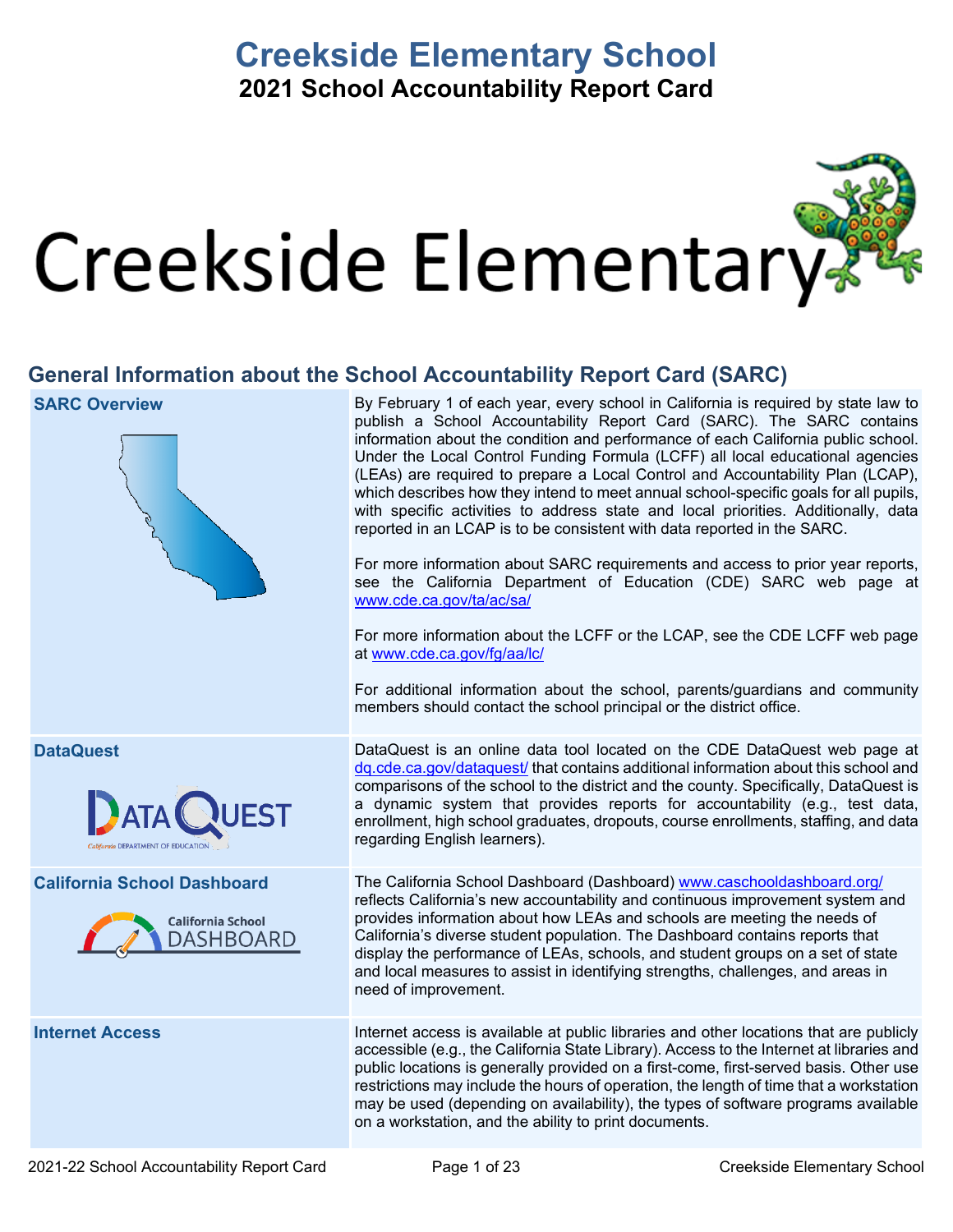### **2021-22 School Contact Information**

| <b>School Name</b>                               | <b>Creekside Elementary School</b> |  |  |  |
|--------------------------------------------------|------------------------------------|--|--|--|
| <b>Street</b>                                    | 12362 Springhurst Dr.              |  |  |  |
| City, State, Zip                                 | San Diego, CA 92128                |  |  |  |
| <b>Phone Number</b>                              | 858-391-1514                       |  |  |  |
| <b>Principal</b>                                 | Angelica Barragan-Su               |  |  |  |
| <b>Email Address</b>                             | abarragansu@powayusd.com           |  |  |  |
| <b>School Website</b>                            | www.powayusd.com                   |  |  |  |
| County-District-School (CDS) Code 37682966117469 |                                    |  |  |  |

| 2021-22 District Contact Information |                          |  |  |  |
|--------------------------------------|--------------------------|--|--|--|
| <b>District Name</b>                 | Poway Unified            |  |  |  |
| <b>Phone Number</b>                  | 858-521-2800             |  |  |  |
| Superintendent                       | Marian Kim-Phelps, Ed.D. |  |  |  |
| <b>Email Address</b>                 | cdonnelly@powayusd.com   |  |  |  |
| <b>District Website Address</b>      | www.powayusd.com         |  |  |  |

### **2021-22 School Overview**

Creekside Elementary School is part of the award winning Poway Unified School District. Creekside has the distinction of being the 21st elementary school in the district and the first school to open in the 21st century. Creekside was named a California Distinguished School in 2014, a National Blue Ribbon School in 2016, and a National PTA School of Excellence in 2019. Creekside was built with a vision for the future and preparing our students to be productive citizens and experience successful careers. The physical structure of Creekside is unique. It consists of 30 permanent classrooms organized into five villages in addition to three temporary classrooms. Each of the villages contains six classrooms, student restrooms, a staff restroom, as well as a workroom. Classrooms surround a large village "square" or common area in each village and lead to an outdoor learning area. The common indoor area is used for individualized instruction, groups to collaborate, space for technology, and parent volunteers to work. The from administration building houses the administrative office, a full size multi-purpose room, library, and the Resource Teacher and special education program resource room. The before/after extended school care (ESS)and the preschool are also located in the center of the campus adjacent to the cafeteria and covered lunch area.

The staff of Creekside represents a group of outstanding individuals who are well educated and trained to maximize equity and access for each child. Staff, parents, and students come together to create a positive learning environment that provides numerous opportunities for all children to experience rigor, relevancy, and relationship building. With the support of our PTA and Creekside Educational Foundation, we are able to provide our students with enrichment opportunities in technology, math, art, and music. The support of parents and the numerous volunteers on campus each day contribute to the success of our students.

Mission Statement: Creekside Elementary School is a community of lifelong learners committed to high academic achievement and respect for all in an environment that fosters responsibility, collaboration, communication, and celebrations. Vision: Every student. Every day.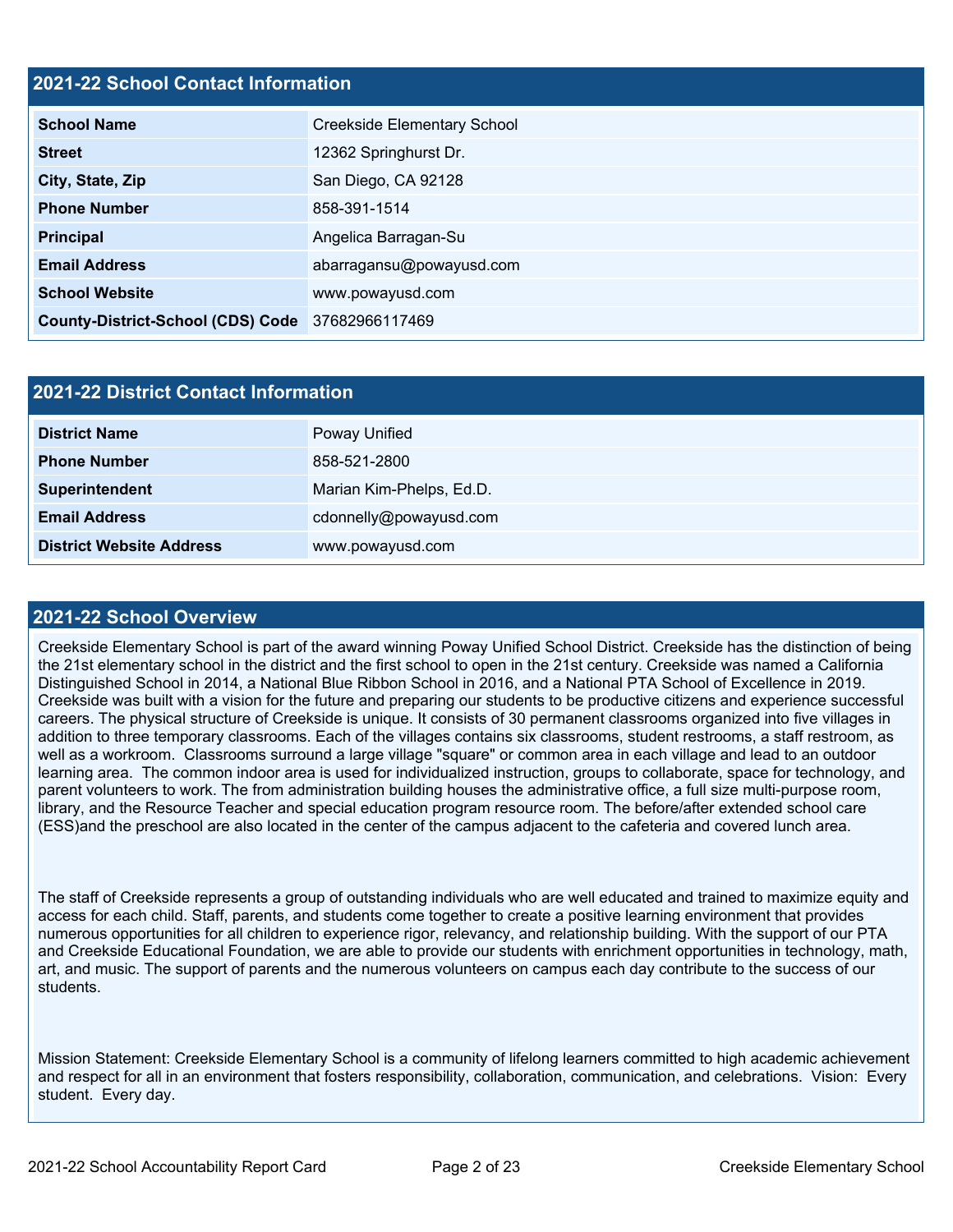## **About this School**

| 2020-21 Student Enrollment by Grade Level |                           |  |  |  |  |  |
|-------------------------------------------|---------------------------|--|--|--|--|--|
| <b>Grade Level</b>                        | <b>Number of Students</b> |  |  |  |  |  |
| Kindergarten                              | 96                        |  |  |  |  |  |
| Grade 1                                   | 77                        |  |  |  |  |  |
| <b>Grade 2</b>                            | 76                        |  |  |  |  |  |
| Grade 3                                   | 86                        |  |  |  |  |  |
| Grade 4                                   | 97                        |  |  |  |  |  |
| Grade 5                                   | 90                        |  |  |  |  |  |
| <b>Total Enrollment</b>                   | 522                       |  |  |  |  |  |

## **2020-21 Student Enrollment by Student Group**

| <b>Student Group</b>                   | <b>Percent of Total Enrollment</b> |
|----------------------------------------|------------------------------------|
| Female                                 | 52.3                               |
| <b>Male</b>                            | 47.5                               |
| <b>Asian</b>                           | 28                                 |
| <b>Black or African American</b>       | 0.6                                |
| <b>Filipino</b>                        | 4.6                                |
| <b>Hispanic or Latino</b>              | 13.4                               |
| Native Hawaiian or Pacific Islander    | 0.2                                |
| <b>Two or More Races</b>               | 8                                  |
| <b>White</b>                           | 45.2                               |
| <b>English Learners</b>                | 10                                 |
| <b>Foster Youth</b>                    | 0.4                                |
| <b>Homeless</b>                        | 2.5                                |
| <b>Socioeconomically Disadvantaged</b> | 10.7                               |
| <b>Students with Disabilities</b>      | 14.8                               |

## **A. Conditions of Learning State Priority: Basic**

The SARC provides the following information relevant to the State priority: Basic (Priority 1):

- Degree to which teachers are appropriately assigned and fully credentialed in the subject area and for the pupils they are teaching;
- Pupils have access to standards-aligned instructional materials; and
- School facilities are maintained in good repair

Note: For more information refer to the Updated Teacher Equity Definitions web page at<https://www.cde.ca.gov/pd/ee/teacherequitydefinitions.asp>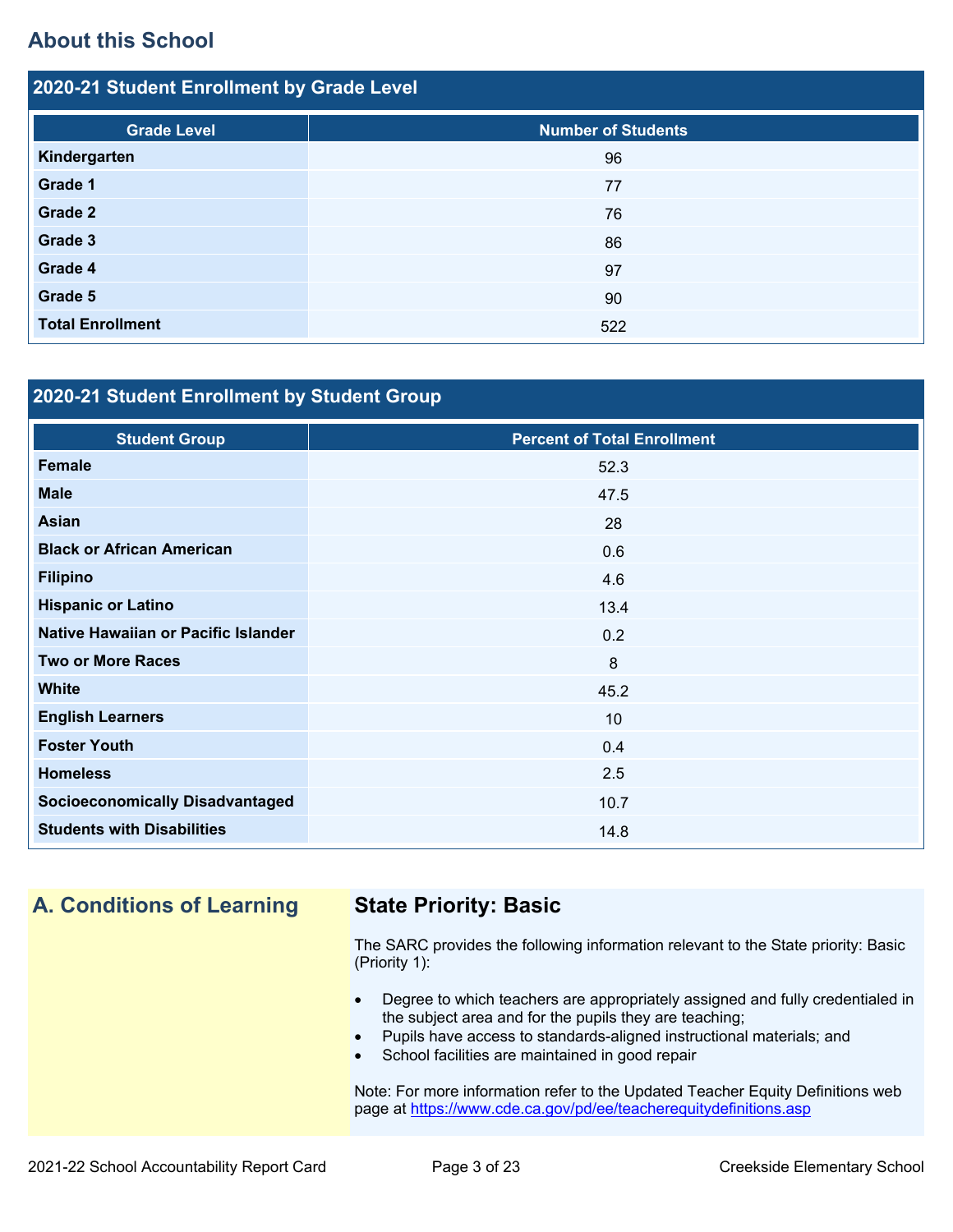| <b>2019-20 Teacher Preparation and Placement</b>                                                |         |  |  |  |  |
|-------------------------------------------------------------------------------------------------|---------|--|--|--|--|
| <b>Authorization/Assignment</b>                                                                 | 2019-20 |  |  |  |  |
| Fully (Preliminary or Clear) Credentialed for Subject and Student Placement (properly assigned) |         |  |  |  |  |
| <b>Intern Credential Holders Properly Assigned</b>                                              |         |  |  |  |  |
| Teachers Without Credentials and Misassignments ("ineffective" under ESSA)                      |         |  |  |  |  |
| Credentialed Teachers Assigned Out-of-Field ("out-of-field" under ESSA)                         |         |  |  |  |  |
| Unknown                                                                                         |         |  |  |  |  |
| <b>Total Teaching Positions</b>                                                                 |         |  |  |  |  |

Note: The data in this table is based on Full Time Equivalent (FTE) status. One FTE equals one staff member working full time; one FTE could also represent two staff members who each work 50 percent of full time. Additionally, an assignment is defined as a position that an educator is assigned to based on setting, subject, and grade level. An authorization is defined as the services that an educator is authorized to provide to students.

# **2019-20 Teachers Without Credentials and Misassignments (considered "ineffective" under ESSA) Authorization/Assignment 2019-20 Permits and Waivers Misassignments Vacant Positions Total Teachers Without Credentials and Misassignments**

| 2019-20 Credentialed Teachers Assigned Out-of-Field (considered "out-of-field" under ESSA) |         |  |  |  |  |
|--------------------------------------------------------------------------------------------|---------|--|--|--|--|
| <b>Indicator</b>                                                                           | 2019-20 |  |  |  |  |
| Credentialed Teachers Authorized on a Permit or Waiver                                     |         |  |  |  |  |
| <b>Local Assignment Options</b>                                                            |         |  |  |  |  |
| <b>Total Out-of-Field Teachers</b>                                                         |         |  |  |  |  |

| 2019-20 Class Assignments                                                                                                                           |         |
|-----------------------------------------------------------------------------------------------------------------------------------------------------|---------|
| <b>Indicator</b>                                                                                                                                    | 2019-20 |
| <b>Misassignments for English Learners</b><br>(a percentage of all the classes with English learners taught by teachers that are misassigned)       |         |
| No credential, permit or authorization to teach<br>(a percentage of all the classes taught by teachers with no record of an authorization to teach) |         |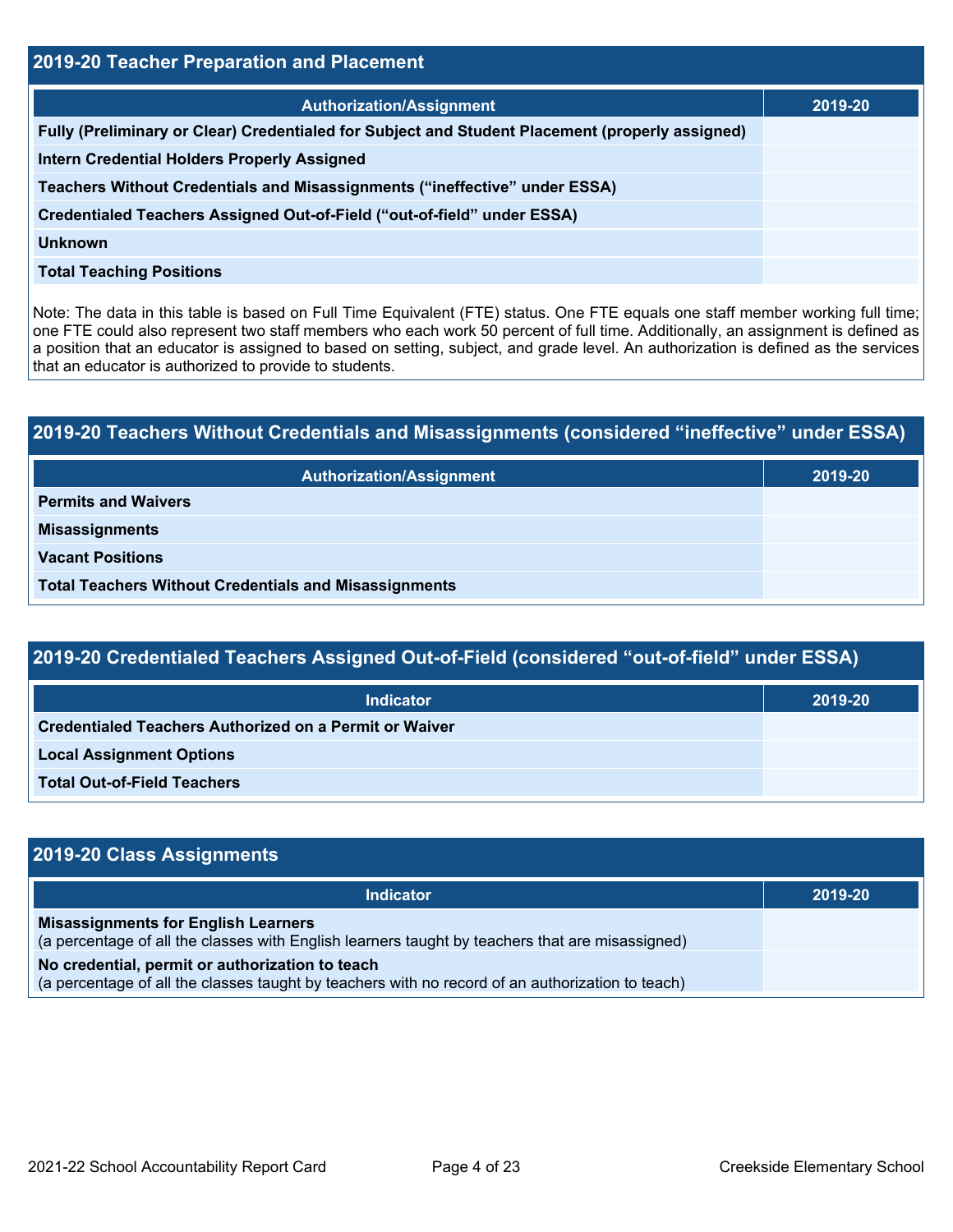## **2021-22 Quality, Currency, Availability of Textbooks and Other Instructional Materials**

There was a District adoption of a new ELA textbook and instructional materials for grades 3-5 for the 2018-19 school year. Teachers received training in August 2018 and ongoing professional development in the new K-5 ELA textbook throughout the year. Teachers also use team meetings and our X-Ploration time 17 times a year to collaborate on District-adopted materials in all core subjects.

#### **Year and month in which the data were collected example 2001 100 and 100 and 100 and 100 and 100 and 100 and 100 and 100 and 100 and 100 and 100 and 100 and 100 and 100 and 100 and 100 and 100 and 100 and 100 and 100 and**

| <b>Subject</b>                | <b>Textbooks and Other Instructional Materials/year of</b><br><b>Adoption</b>                                                                                                                                                                                                                                                                                                                                                                         | <b>From</b><br><b>Most</b><br><b>Recent</b><br><b>Adoption</b> | <b>Percent</b><br><b>Students</b><br><b>Lacking Own</b><br><b>Assigned</b><br>Copy |
|-------------------------------|-------------------------------------------------------------------------------------------------------------------------------------------------------------------------------------------------------------------------------------------------------------------------------------------------------------------------------------------------------------------------------------------------------------------------------------------------------|----------------------------------------------------------------|------------------------------------------------------------------------------------|
| <b>Reading/Language Arts</b>  | Each pupil, including English learners, has a textbook or<br>reading language arts material, or both, as required by the<br>state of California. Appropriate materials and textbooks are<br>available for each child to use in class and to take home to<br>complete required homework assignments. All textbooks<br>are aligned to the California Content Standards and approved<br>for use by the State and the Poway Unified Board of<br>Education | Yes                                                            | $\Omega$                                                                           |
| <b>Mathematics</b>            | Each pupil, including English learners, has a textbook or<br>math material, or both, as required by the state of California.<br>Appropriate materials and textbooks are available for each<br>child to use in class and to take home to complete required<br>homework assignments. All textbooks are aligned to the<br>California Content Standards and approved for use by the<br>State and the Poway Unified Board of Education.                    | Yes                                                            | 0                                                                                  |
| <b>Science</b>                | Each pupil, including English learners, has a textbook or<br>science/health material, or both, as required by the state of<br>California. Appropriate materials and textbooks are available<br>for each child to use in class and to take home to complete<br>required homework assignments. All textbooks are aligned to<br>the California Content Standards and approved for use by the<br>State and the Poway Unified Board of Education.          | Yes                                                            | 0                                                                                  |
| <b>History-Social Science</b> | Each pupil, including English learners, has a textbook or<br>History/Social Science material or both, as required by the<br>state of California. Appropriate materials and textbooks are<br>available for each child to use in class and to take home to<br>complete required homework assignments. All textbooks are<br>aligned to the California Content Standards and approved for<br>use by the State and the Poway Unified Board of Education    | Yes                                                            | 0                                                                                  |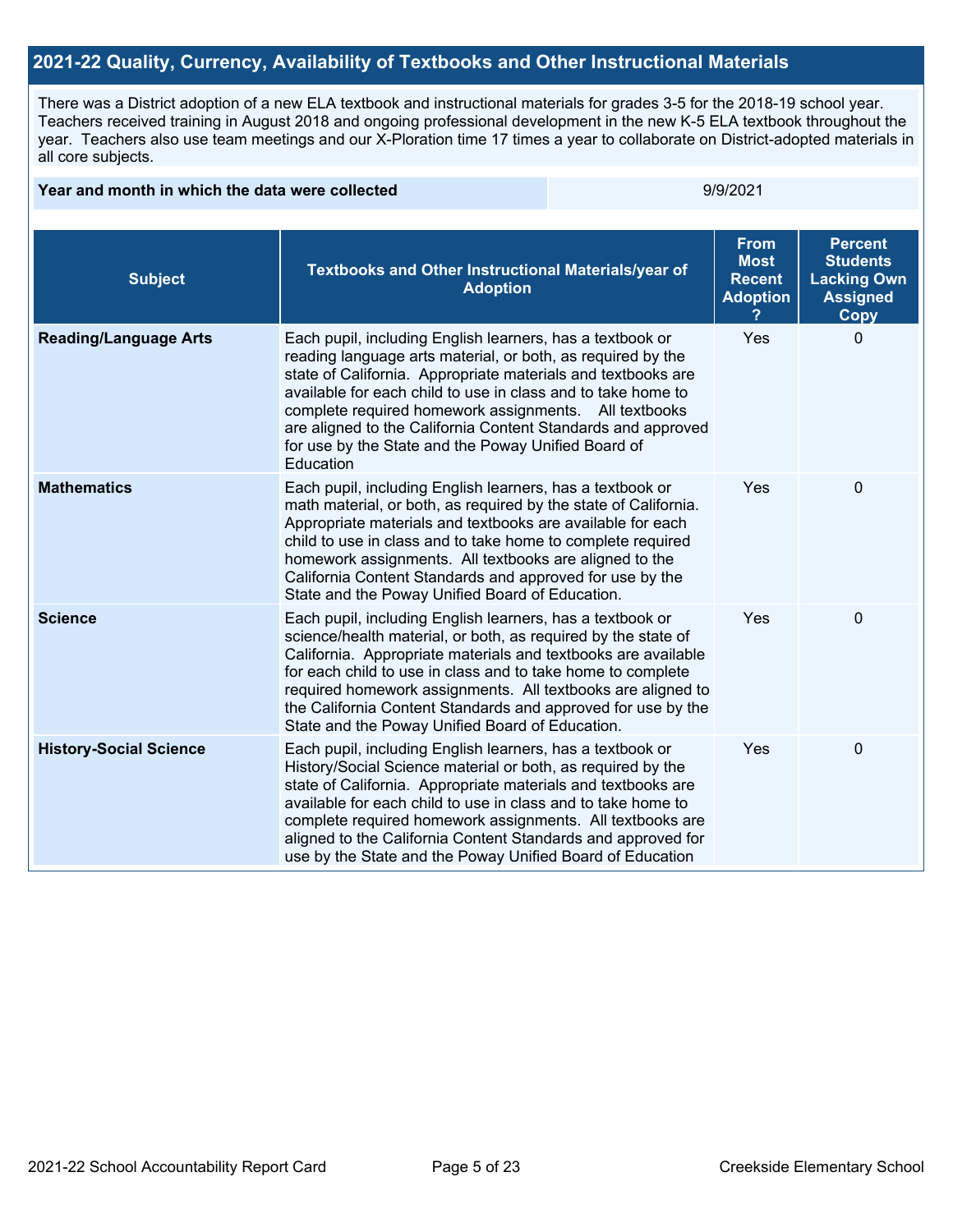## **School Facility Conditions and Planned Improvements**

The Poway Unified School District ensures that students attend clean and safe facilities. In accordance with Education Code Section 17070.75(e), the District uses a School Facilities Inspection System developed by the State of California to ensure that each of its schools is maintained in good repair. A work order process is used to ensure efficient service and that emergency repairs are given the highest priority. Daily cleaning schedules ensure that classrooms, offices and bathrooms are clean and well maintained. Playgrounds and fields are ample and well maintained. A full time custodian is on every campus throughout every school day. A night custodial crew cleans classrooms, restrooms and offices daily. The district has adopted cleaning standards for all schools. A summary of these standards is available at the district offices.

#### **Year and month of the most recent FIT report CONSERVIATES AND REPORT OF A 2021**

| <b>System Inspected</b>                                                | Rate<br>Good | Rate<br>Fair | Rate<br>Poor | <b>Repair Needed and Action Taken or Planned</b> |
|------------------------------------------------------------------------|--------------|--------------|--------------|--------------------------------------------------|
| <b>Systems:</b><br>Gas Leaks, Mechanical/HVAC, Sewer                   | X            |              |              |                                                  |
| Interior:<br><b>Interior Surfaces</b>                                  | X            |              |              |                                                  |
| <b>Cleanliness:</b><br>Overall Cleanliness, Pest/Vermin Infestation    | X            |              |              |                                                  |
| <b>Electrical</b>                                                      | X            |              |              |                                                  |
| <b>Restrooms/Fountains:</b><br>Restrooms, Sinks/ Fountains             | X            |              |              |                                                  |
| Safety:<br>Fire Safety, Hazardous Materials                            | X            |              |              |                                                  |
| Structural:<br>Structural Damage, Roofs                                | X            |              |              |                                                  |
| External:<br>Playground/School Grounds, Windows/<br>Doors/Gates/Fences | X            |              |              |                                                  |

## **Overall Facility Rate**

| <b>Exemplary</b> | Good | Fair | Poor |
|------------------|------|------|------|
| , ,              |      |      |      |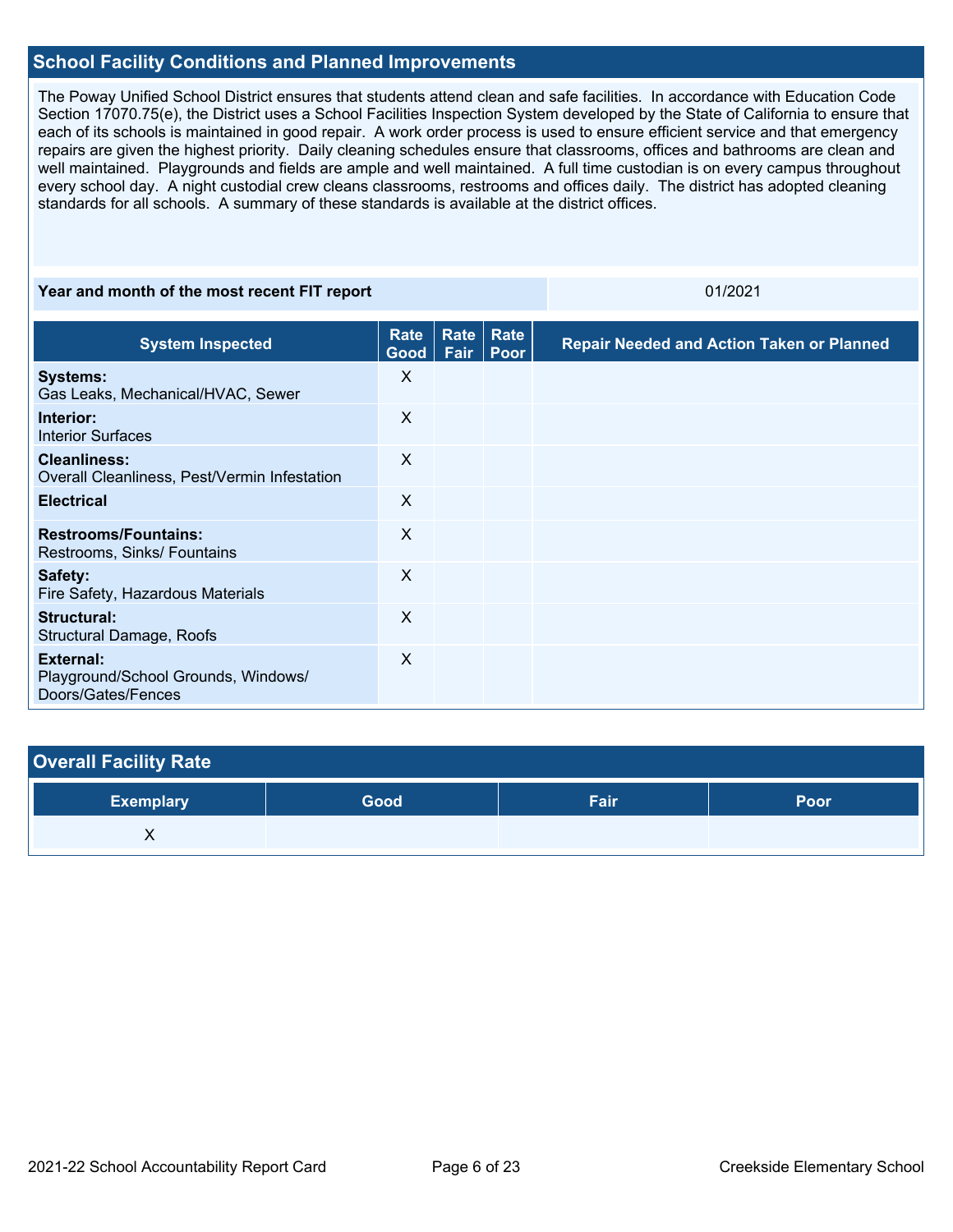## **B. Pupil Outcomes State Priority: Pupil Achievement**

The SARC provides the following information relevant to the State priority: Pupil Achievement (Priority 4):

#### **Statewide Assessments**

(i.e., California Assessment of Student Performance and Progress [CAASPP] System includes the Smarter Balanced Summative Assessments for students in the general education population and the California Alternate Assessments [CAAs] for English language arts/literacy [ELA] and mathematics given in grades three through eight and grade eleven. Only eligible students may participate in the administration of the CAAs. CAAs items are aligned with alternate achievement standards, which are linked with the Common Core State Standards [CCSS] for students with the most significant cognitive disabilities).

The CAASPP System encompasses the following assessments and student participation requirements:

- 1. **Smarter Balanced Summative Assessments and CAAs for ELA** in grades three through eight and grade eleven.
- 2. **Smarter Balanced Summative Assessments and CAAs for mathematics** in grades three through eight and grade eleven.
- 3. **California Science Test (CAST) and CAAs for Science** in grades five, eight, and once in high school (i.e., grade ten, eleven, or twelve).

#### **SARC Reporting in the 2020-2021 School Year Only**

Where the most viable option, LEAs were required to administer the statewide summative assessment in ELA and mathematics. Where a statewide summative assessment was not the most viable option for the LEA (or for one or more gradelevel[s] within the LEA) due to the pandemic, LEAs were allowed to report results from a different assessment that met the criteria established by the State Board of Education (SBE) on March 16, 2021. The assessments were required to be:

- Aligned with CA CCSS for ELA and mathematics;
- Available to students in grades 3 through 8, and grade 11; and
- Uniformly administered across a grade, grade span, school, or district to all eligible students.

#### **Options**

Note that the CAAs could only be administered in-person following health and safety requirements. If it was not viable for the LEA to administer the CAAs in person with health and safety guidelines in place, the LEA was directed to not administer the tests. There were no other assessment options available for the CAAs. Schools administered the Smarter Balanced Summative Assessments for ELA and mathematics, other assessments that meet the SBE criteria, or a combination of both, and they could only choose one of the following:

- Smarter Balanced ELA and mathematics summative assessments;
- Other assessments meeting the SBE criteria; or
- Combination of Smarter Balanced ELA and mathematics summative assessments and other assessments.

The percentage of students who have successfully completed courses that satisfy the requirements for entrance to the University of California and the California State University, or career technical education sequences or programs of study.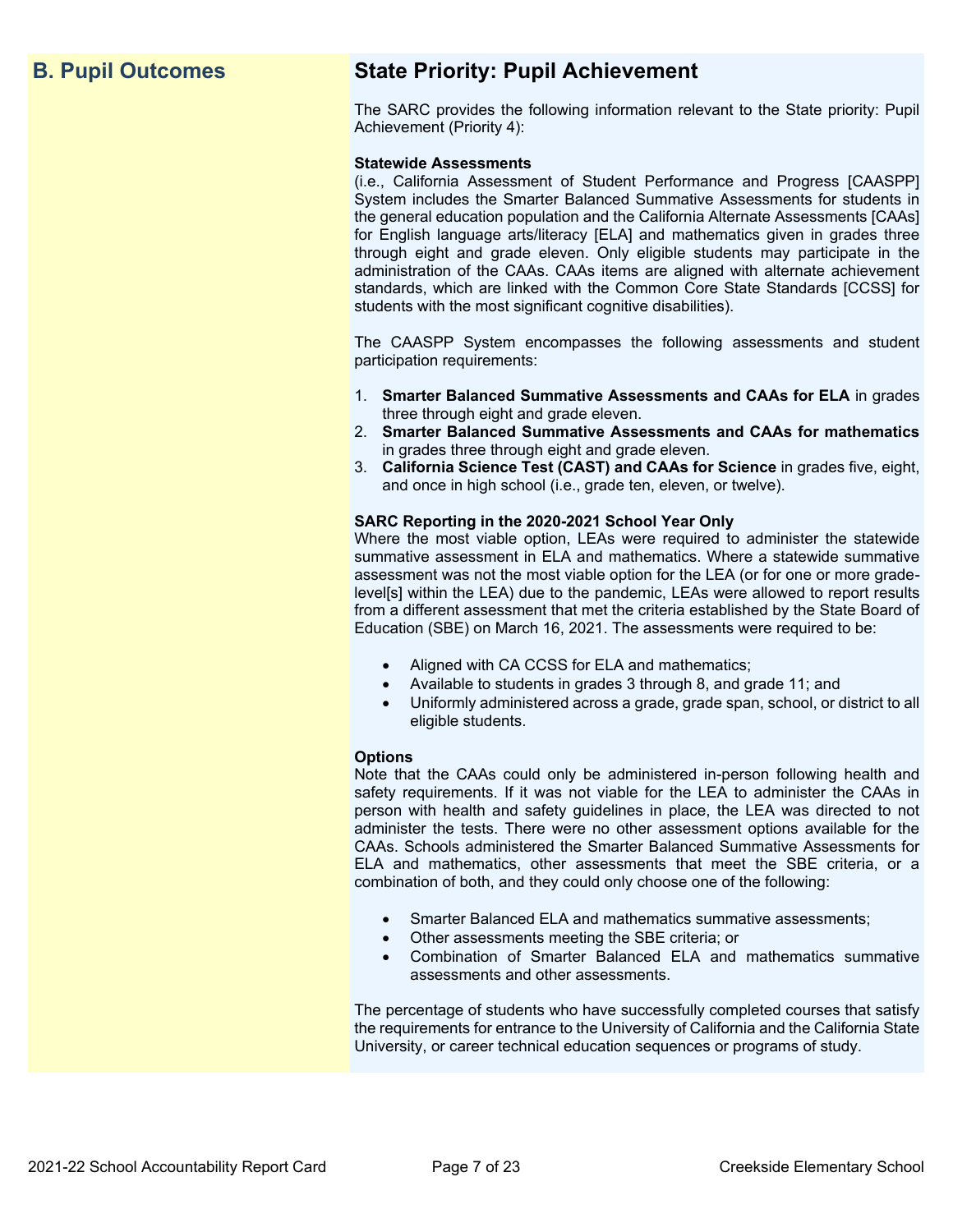## **Percentage of Students Meeting or Exceeding the State Standard on CAASPP**

This table displays CAASPP test results in ELA and mathematics for all students grades three through eight and grade eleven taking and completing a state-administered assessment.

The 2019-2020 data cells with N/A values indicate that the 2019-2020 data are not available due to the COVID-19 pandemic and resulting summative test suspension. The Executive Order N-30-20 was issued which waived the assessment, accountability, and reporting requirements for the 2019-2020 school year.

The 2020-2021 data cells have N/A values because these data are not comparable to other year data due to the COVID-19 pandemic during the 2020-2021 school year. Where the CAASPP assessments in ELA and/or mathematics is not the most viable option, the LEAs were allowed to administer local assessments. Therefore, the 2020-2021 data between school years for the school, district, state are not an accurate comparison. As such, it is inappropriate to compare results of the 2020-2021 school year to other school years.

| Subject                                                        | <b>School</b><br>2019-20 | <b>School</b><br>2020-21 | <b>District</b><br>2019-20 | <b>District</b><br>2020-21 | <b>State</b><br>2019-20 | <b>State</b><br>2020-21 |
|----------------------------------------------------------------|--------------------------|--------------------------|----------------------------|----------------------------|-------------------------|-------------------------|
| <b>English Language Arts/Literacy</b><br>$(grades 3-8 and 11)$ | N/A                      | N/A                      | N/A                        | N/A                        | N/A                     | N/A                     |
| <b>Mathematics</b><br>$($ grades 3-8 and 11 $)$                | N/A                      | N/A                      | N/A                        | N/A                        | N/A                     | N/A                     |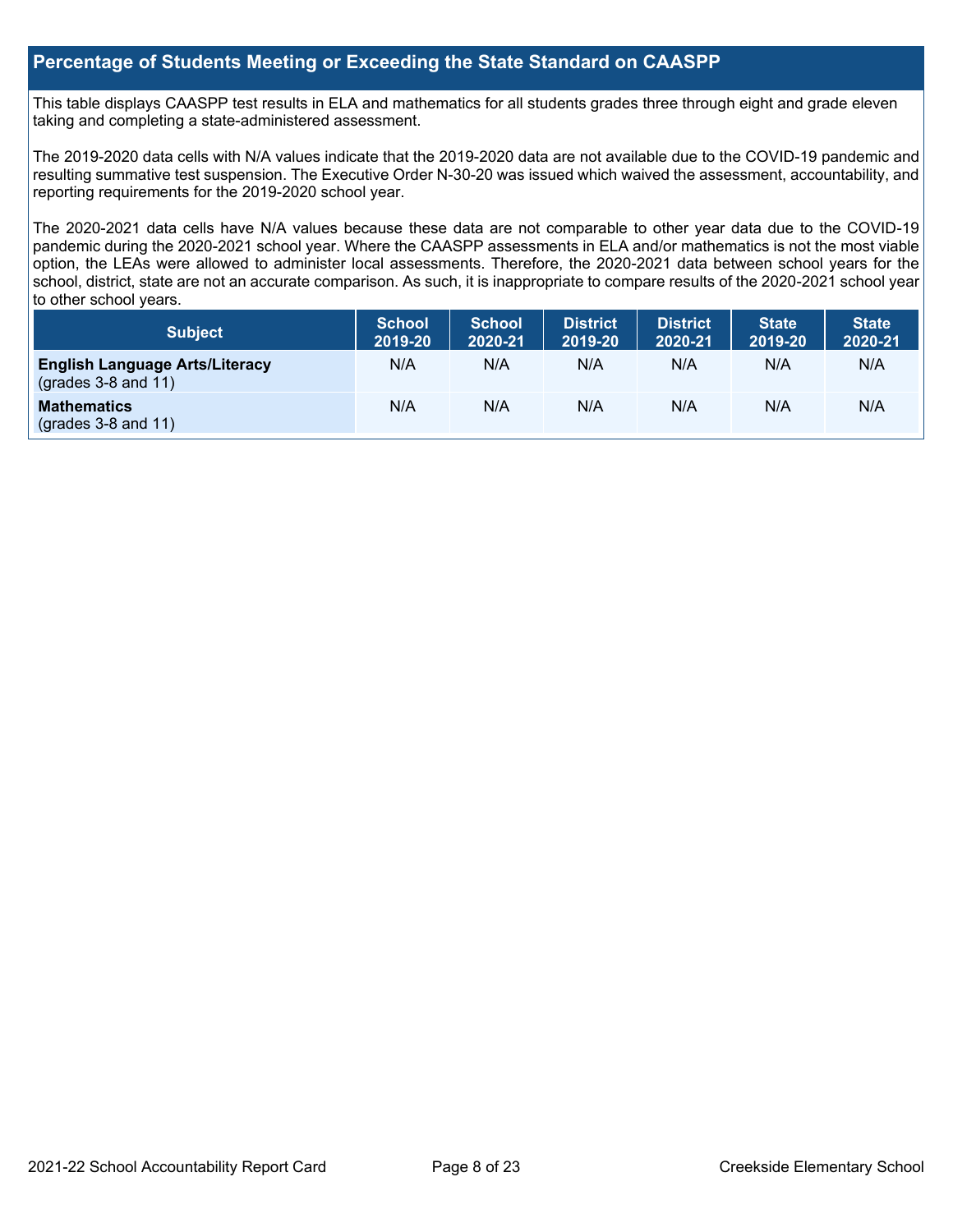## **2020-21 CAASPP Test Results in ELA by Student Group**

This table displays CAASPP test results in ELA by student group for students grades three through eight and grade eleven taking and completing a state-administered assessment. The CDE will populate this table for schools in cases where the school administered the CAASPP assessment. In cases where the school administered a local assessment instead of CAASPP, the CDE will populate this table with "NT" values, meaning this school did not test students using the CAASPP. See the local assessment(s) table for more information.

| <b>CAASPP</b><br><b>Student Groups</b>               | <b>CAASPP</b><br><b>Total</b><br><b>Enrollment</b> | <b>CAASPP</b><br><b>Number</b><br><b>Tested</b> | <b>CAASPP</b><br><b>Percent</b><br><b>Tested</b> | <b>CAASPP</b><br><b>Percent</b><br><b>Not Tested</b> | <b>CAASPP</b><br><b>Percent</b><br><b>Met or</b><br><b>Exceeded</b> |
|------------------------------------------------------|----------------------------------------------------|-------------------------------------------------|--------------------------------------------------|------------------------------------------------------|---------------------------------------------------------------------|
| <b>All Students</b>                                  | 281                                                | <b>NT</b>                                       | <b>NT</b>                                        | <b>NT</b>                                            | <b>NT</b>                                                           |
| <b>Female</b>                                        | 148                                                | <b>NT</b>                                       | <b>NT</b>                                        | <b>NT</b>                                            | <b>NT</b>                                                           |
| <b>Male</b>                                          | 132                                                | <b>NT</b>                                       | <b>NT</b>                                        | <b>NT</b>                                            | <b>NT</b>                                                           |
| American Indian or Alaska Native                     | $\mathbf 0$                                        | $\mathbf 0$                                     | $\mathbf 0$                                      | $\mathbf 0$                                          | $\mathbf 0$                                                         |
| <b>Asian</b>                                         | 78                                                 | <b>NT</b>                                       | <b>NT</b>                                        | <b>NT</b>                                            | <b>NT</b>                                                           |
| <b>Black or African American</b>                     | $\overline{\phantom{a}}$                           | <b>NT</b>                                       | <b>NT</b>                                        | <b>NT</b>                                            | <b>NT</b>                                                           |
| <b>Filipino</b>                                      | --                                                 | <b>NT</b>                                       | <b>NT</b>                                        | <b>NT</b>                                            | <b>NT</b>                                                           |
| <b>Hispanic or Latino</b>                            | 41                                                 | <b>NT</b>                                       | <b>NT</b>                                        | <b>NT</b>                                            | <b>NT</b>                                                           |
| Native Hawaiian or Pacific Islander                  | $\Omega$                                           | $\mathbf 0$                                     | $\mathbf 0$                                      | $\mathbf 0$                                          | 0                                                                   |
| <b>Two or More Races</b>                             | 26                                                 | <b>NT</b>                                       | <b>NT</b>                                        | <b>NT</b>                                            | <b>NT</b>                                                           |
| <b>White</b>                                         | 125                                                | <b>NT</b>                                       | <b>NT</b>                                        | <b>NT</b>                                            | <b>NT</b>                                                           |
| <b>English Learners</b>                              | 16                                                 | NT                                              | <b>NT</b>                                        | <b>NT</b>                                            | <b>NT</b>                                                           |
| <b>Foster Youth</b>                                  | $-$                                                | <b>NT</b>                                       | <b>NT</b>                                        | <b>NT</b>                                            | <b>NT</b>                                                           |
| <b>Homeless</b>                                      | 12                                                 | <b>NT</b>                                       | <b>NT</b>                                        | <b>NT</b>                                            | <b>NT</b>                                                           |
| <b>Military</b>                                      | 13                                                 | <b>NT</b>                                       | <b>NT</b>                                        | <b>NT</b>                                            | <b>NT</b>                                                           |
| <b>Socioeconomically Disadvantaged</b>               | 29                                                 | <b>NT</b>                                       | <b>NT</b>                                        | <b>NT</b>                                            | <b>NT</b>                                                           |
| <b>Students Receiving Migrant Education Services</b> | $\mathbf 0$                                        | $\mathbf 0$                                     | $\Omega$                                         | $\mathbf 0$                                          | $\Omega$                                                            |
| <b>Students with Disabilities</b>                    | 51                                                 | <b>NT</b>                                       | <b>NT</b>                                        | <b>NT</b>                                            | <b>NT</b>                                                           |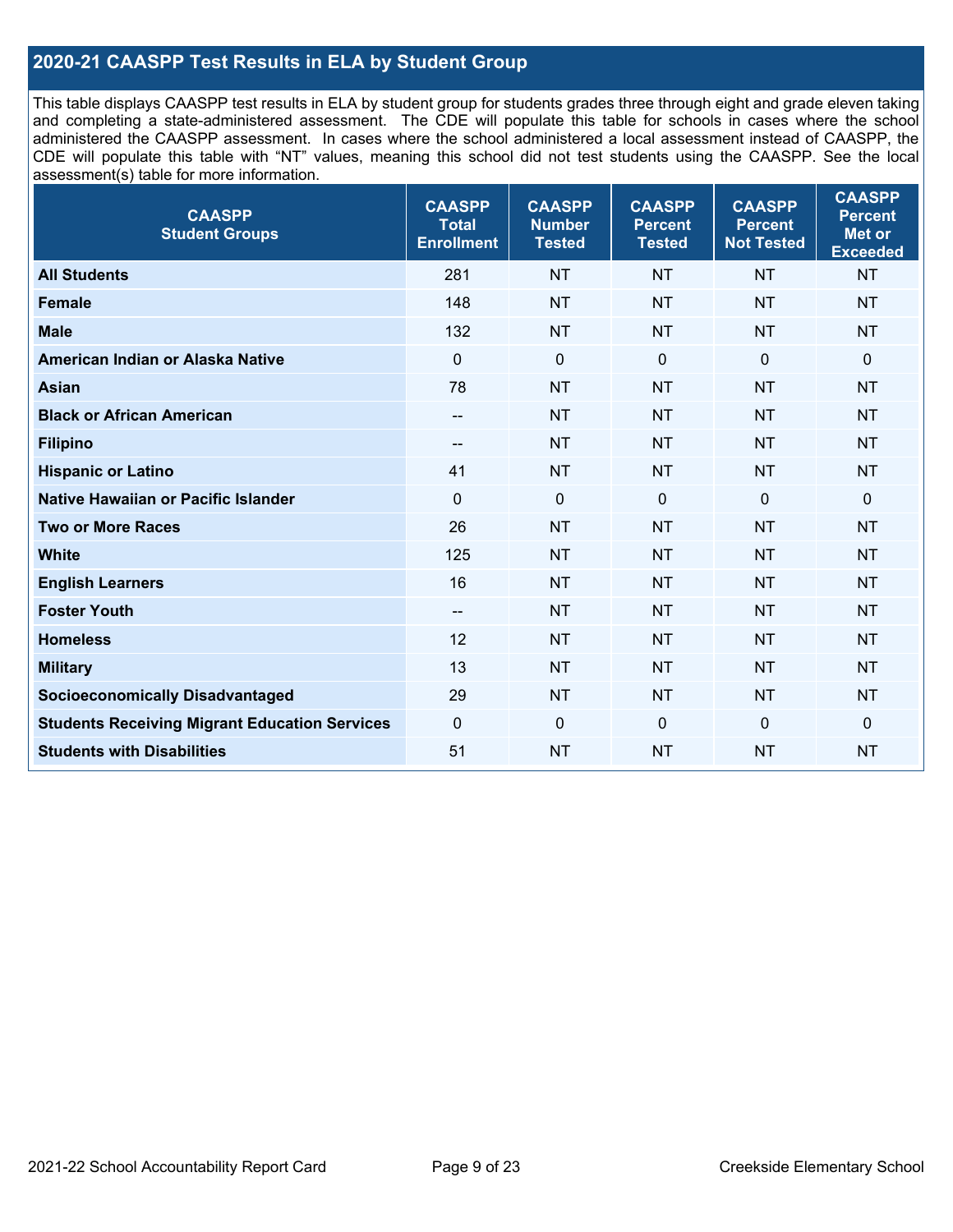## **2020-21 CAASPP Test Results in Math by Student Group**

This table displays CAASPP test results in Math by student group for students grades three through eight and grade eleven taking and completing a state-administered assessment. The CDE will populate this table for schools in cases where the school administered the CAASPP assessment. In cases where the school administered a local assessment instead of CAASPP, the CDE will populate this table with "NT" values, meaning this school did not test students using the CAASPP. See the local assessment(s) table for more information.

| <b>CAASPP</b><br><b>Student Groups</b>               | <b>CAASPP</b><br><b>Total</b><br><b>Enrollment</b> | <b>CAASPP</b><br><b>Number</b><br><b>Tested</b> | <b>CAASPP</b><br><b>Percent</b><br><b>Tested</b> | <b>CAASPP</b><br><b>Percent</b><br><b>Not Tested</b> | <b>CAASPP</b><br><b>Percent</b><br><b>Met or</b><br><b>Exceeded</b> |
|------------------------------------------------------|----------------------------------------------------|-------------------------------------------------|--------------------------------------------------|------------------------------------------------------|---------------------------------------------------------------------|
| <b>All Students</b>                                  | 281                                                | <b>NT</b>                                       | <b>NT</b>                                        | <b>NT</b>                                            | <b>NT</b>                                                           |
| <b>Female</b>                                        | 148                                                | <b>NT</b>                                       | <b>NT</b>                                        | <b>NT</b>                                            | <b>NT</b>                                                           |
| <b>Male</b>                                          | 132                                                | <b>NT</b>                                       | <b>NT</b>                                        | <b>NT</b>                                            | <b>NT</b>                                                           |
| American Indian or Alaska Native                     | $\mathbf 0$                                        | $\boldsymbol{0}$                                | $\mathbf 0$                                      | $\overline{0}$                                       | $\mathbf 0$                                                         |
| <b>Asian</b>                                         | 78                                                 | <b>NT</b>                                       | <b>NT</b>                                        | <b>NT</b>                                            | <b>NT</b>                                                           |
| <b>Black or African American</b>                     | $\hspace{0.05cm}$ – $\hspace{0.05cm}$              | <b>NT</b>                                       | <b>NT</b>                                        | <b>NT</b>                                            | <b>NT</b>                                                           |
| <b>Filipino</b>                                      | $\hspace{0.05cm}$ – $\hspace{0.05cm}$              | <b>NT</b>                                       | <b>NT</b>                                        | <b>NT</b>                                            | <b>NT</b>                                                           |
| <b>Hispanic or Latino</b>                            | 41                                                 | <b>NT</b>                                       | <b>NT</b>                                        | <b>NT</b>                                            | <b>NT</b>                                                           |
| Native Hawaiian or Pacific Islander                  | $\mathbf 0$                                        | $\mathbf 0$                                     | $\mathbf 0$                                      | $\overline{0}$                                       | $\Omega$                                                            |
| <b>Two or More Races</b>                             | 26                                                 | <b>NT</b>                                       | <b>NT</b>                                        | <b>NT</b>                                            | <b>NT</b>                                                           |
| <b>White</b>                                         | 125                                                | <b>NT</b>                                       | <b>NT</b>                                        | <b>NT</b>                                            | <b>NT</b>                                                           |
| <b>English Learners</b>                              | 16                                                 | <b>NT</b>                                       | <b>NT</b>                                        | <b>NT</b>                                            | <b>NT</b>                                                           |
| <b>Foster Youth</b>                                  | $\overline{\phantom{a}}$                           | <b>NT</b>                                       | <b>NT</b>                                        | <b>NT</b>                                            | <b>NT</b>                                                           |
| <b>Homeless</b>                                      | 12                                                 | <b>NT</b>                                       | <b>NT</b>                                        | <b>NT</b>                                            | <b>NT</b>                                                           |
| <b>Military</b>                                      | 13                                                 | <b>NT</b>                                       | <b>NT</b>                                        | <b>NT</b>                                            | <b>NT</b>                                                           |
| <b>Socioeconomically Disadvantaged</b>               | 29                                                 | <b>NT</b>                                       | <b>NT</b>                                        | <b>NT</b>                                            | <b>NT</b>                                                           |
| <b>Students Receiving Migrant Education Services</b> | $\overline{0}$                                     | $\mathbf 0$                                     | $\mathbf{0}$                                     | $\mathbf 0$                                          | $\mathbf 0$                                                         |
| <b>Students with Disabilities</b>                    | 51                                                 | <b>NT</b>                                       | <b>NT</b>                                        | <b>NT</b>                                            | <b>NT</b>                                                           |

## **2020-21 Local Assessment Test Results in ELA by Student Group**

This table displays Local Assessment test results in ELA by student group for students grades three through eight and grade eleven. LEAs/schools will populate this table for schools in cases where the school administered a local assessment. In cases where the school administered the CAASPP assessment, LEAs/schools will populate this table with "N/A" values in all cells, meaning this table is Not Applicable for this school.

| <b>All Students</b>              | 289     | 276     | 95.50%  | 4.50%    | 81.90%   |
|----------------------------------|---------|---------|---------|----------|----------|
| Female                           | 152     | 146     | 96.10%  | 3.90%    | 85.60%   |
| <b>Male</b>                      | 136     | 129     | 94.90%  | 5.10%    | 77.50%   |
| American Indian or Alaska Native | $\star$ | $\star$ |         |          |          |
| Asian                            | 79      | 77      | 97.50%  | 2.50%    | 92.20%   |
| <b>Black or African American</b> | $\star$ | $\ast$  | 100.00% | $0.00\%$ | $0.00\%$ |
| <b>Filipino</b>                  | 14      | 14      | 100.00% | $0.00\%$ | 92.90%   |
| <b>Hispanic or Latino</b>        | 46      | 40      | 87.00%  | 13.00%   | 70.00%   |

2021-22 School Accountability Report Card **Page 10 of 23** Creekside Elementary School **Page 10** of 23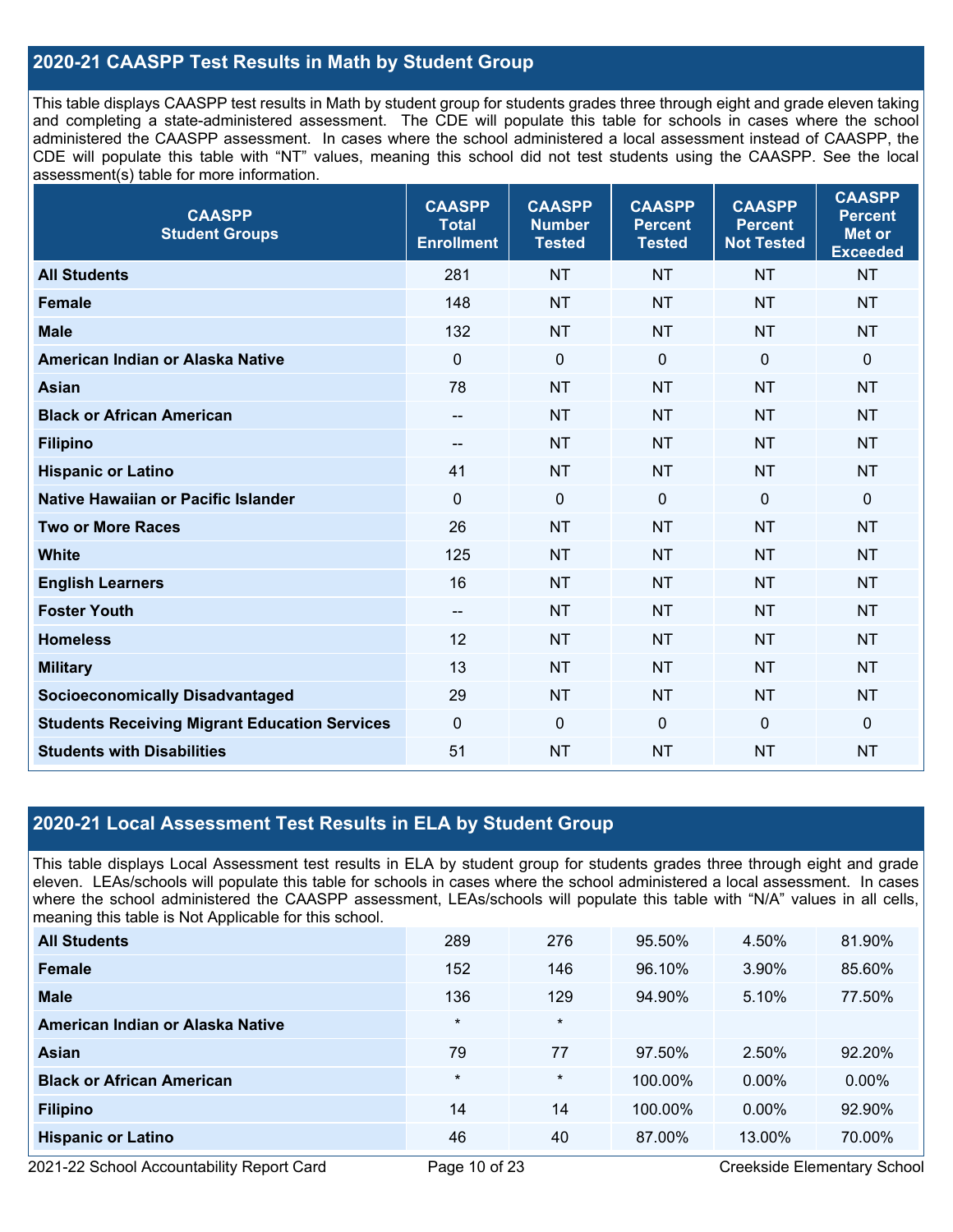| Native Hawaiian or Pacific Islander                                                        | $\star$ | $\star$ |         |          |         |
|--------------------------------------------------------------------------------------------|---------|---------|---------|----------|---------|
| <b>Two or More Races</b>                                                                   | 23      | 23      | 100.00% | $0.00\%$ | 87.00%  |
| <b>White</b>                                                                               | 126     | 121     | 96.00%  | 4.00%    | 77.70%  |
| <b>English Learners</b>                                                                    | 17      | 16      | 94.10%  | 5.90%    | 50.00%  |
| <b>Foster Youth</b>                                                                        | $\star$ | $\star$ | 100.00% | $0.00\%$ | 50.00%  |
| <b>Homeless</b>                                                                            | $\star$ | $\star$ | 83.30%  | 16.70%   | 40.00%  |
| <b>Military</b>                                                                            | 13      | $\star$ | 76.90%  | 23.10%   | 100.00% |
| <b>Socioeconomically Disadvantaged</b>                                                     | 33      | 32      | 97.00%  | 3.00%    | 50.00%  |
| <b>Students Receiving Migrant Education Services</b>                                       | $\star$ | $\star$ |         |          |         |
| <b>Students with Disabilities</b>                                                          | 55      | 54      | 98.20%  | 1.80%    | 61.10%  |
| *At or above the grade-level standard in the context of the local assessment administered. |         |         |         |          |         |

## **2020-21 Local Assessment Test Results in Math by Student Group**

This table displays Local Assessment test results in Math by student group for students grades three through eight and grade eleven. LEAs/schools will populate this table for schools in cases where the school administered a local assessment. In cases where the school administered the CAASPP assessment, LEAs/schools will populate this table with "N/A" values in all cells, meaning this table is Not Applicable for this school.

| <b>All Students</b>                                                                        | 289     | 278     | 96.20%  | 0.30%   | 82.70%  |
|--------------------------------------------------------------------------------------------|---------|---------|---------|---------|---------|
| <b>Female</b>                                                                              | 152     | 148     | 97.40%  | 0.70%   | 83.10%  |
| <b>Male</b>                                                                                | 136     | 129     | 94.90%  | 0.70%   | 82.20%  |
| American Indian or Alaska Native                                                           | $\star$ | $\star$ |         |         |         |
| <b>Asian</b>                                                                               | 79      | 77      | 97.50%  | 1.30%   | 92.20%  |
| <b>Black or African American</b>                                                           | $\star$ | $\star$ | 100.00% | 100.00% | 100.00% |
| <b>Filipino</b>                                                                            | 14      | 14      | 100.00% | 7.10%   | 85.70%  |
| <b>Hispanic or Latino</b>                                                                  | 46      | 41      | 89.10%  | 2.20%   | 65.90%  |
| Native Hawaiian or Pacific Islander                                                        | $\star$ | $\star$ |         |         |         |
| <b>Two or More Races</b>                                                                   | 23      | 23      | 100.00% | 4.30%   | 87.00%  |
| <b>White</b>                                                                               | 126     | 122     | 96.80%  | 0.80%   | 81.10%  |
| <b>English Learners</b>                                                                    | 17      | 16      | 94.10%  | 5.90%   | 50.00%  |
| <b>Foster Youth</b>                                                                        | $\star$ | $\star$ | 100.00% | 50.00%  | 50.00%  |
| <b>Homeless</b>                                                                            | $\star$ | $\star$ | 83.30%  | 16.70%  | 60.00%  |
| <b>Military</b>                                                                            | 13      | $\star$ | 76.90%  | 7.70%   | 100.00% |
| <b>Socioeconomically Disadvantaged</b>                                                     | 33      | 32      | 97.00%  | 3.00%   | 53.10%  |
| <b>Students Receiving Migrant Education Services</b>                                       | $\star$ | $\star$ |         |         |         |
| <b>Students with Disabilities</b>                                                          | 55      | 54      | 98.20%  | 1.80%   | 64.80%  |
| *At or above the grade-level standard in the context of the local assessment administered. |         |         |         |         |         |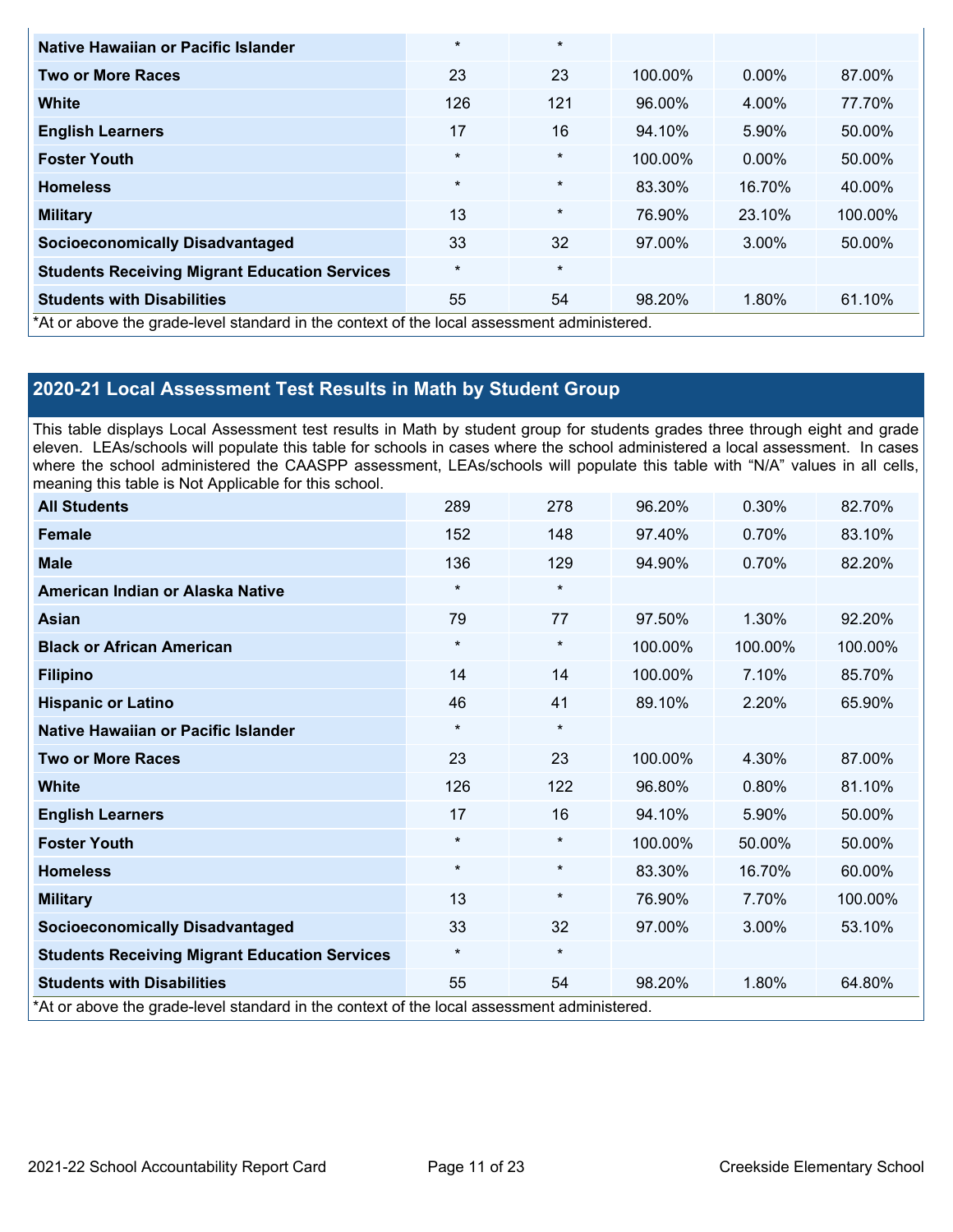## **CAASPP Test Results in Science for All Students**

This table displays the percentage of all students grades five, eight, and High School meeting or exceeding the State Standard.

The 2019-2020 data cells with N/A values indicate that the 2019-2020 data are not available due to the COVID-19 pandemic and resulting summative testing suspension. The Executive Order N-30-20 was issued which waived the assessment, accountability, and reporting requirements for the 2019-2020 school year.

For any 2020-2021 data cells with N/T values indicate that this school did not test students using the CAASPP Science.

| <b>Subject</b>                                  | <b>School</b> | School  | <b>District</b> | <b>District</b> | <b>State</b> | <b>State</b> |
|-------------------------------------------------|---------------|---------|-----------------|-----------------|--------------|--------------|
|                                                 | 2019-20       | 2020-21 | 2019-20         | 2020-21         | 2019-20      | 2020-21      |
| <b>Science</b><br>(grades 5, 8 and high school) | N/A           | ΝT      | N/A             | ΝT              | N/A          | 28.72        |

## **2020-21 CAASPP Test Results in Science by Student Group**

This table displays CAASPP test results in Science by student group for students grades five, eight, and High School. For any data cells with N/T values indicate that this school did not test students using the CAASPP Science.

| <b>Student Group</b>                                 | <b>Total</b><br><b>Enrollment</b> | <b>Number</b><br><b>Tested</b> | <b>Percent</b><br><b>Tested</b> | <b>Percent</b><br><b>Not Tested</b> | <b>Percent</b><br><b>Met or</b><br><b>Exceeded</b> |
|------------------------------------------------------|-----------------------------------|--------------------------------|---------------------------------|-------------------------------------|----------------------------------------------------|
| <b>All Students</b>                                  | 94                                | <b>NT</b>                      | <b>NT</b>                       | <b>NT</b>                           | <b>NT</b>                                          |
| Female                                               | 50                                | <b>NT</b>                      | <b>NT</b>                       | <b>NT</b>                           | <b>NT</b>                                          |
| <b>Male</b>                                          | 43                                | <b>NT</b>                      | <b>NT</b>                       | <b>NT</b>                           | <b>NT</b>                                          |
| American Indian or Alaska Native                     | 0                                 | 0                              | $\mathbf{0}$                    | $\mathbf{0}$                        | $\mathbf{0}$                                       |
| <b>Asian</b>                                         | 26                                | <b>NT</b>                      | <b>NT</b>                       | <b>NT</b>                           | <b>NT</b>                                          |
| <b>Black or African American</b>                     | --                                | <b>NT</b>                      | <b>NT</b>                       | <b>NT</b>                           | <b>NT</b>                                          |
| <b>Filipino</b>                                      | --                                | <b>NT</b>                      | <b>NT</b>                       | <b>NT</b>                           | <b>NT</b>                                          |
| <b>Hispanic or Latino</b>                            | 12                                | <b>NT</b>                      | <b>NT</b>                       | <b>NT</b>                           | <b>NT</b>                                          |
| Native Hawaiian or Pacific Islander                  | $\overline{0}$                    | $\mathbf 0$                    | $\mathbf{0}$                    | $\overline{0}$                      | $\mathbf 0$                                        |
| <b>Two or More Races</b>                             | 12                                | <b>NT</b>                      | <b>NT</b>                       | <b>NT</b>                           | <b>NT</b>                                          |
| <b>White</b>                                         | 41                                | <b>NT</b>                      | <b>NT</b>                       | <b>NT</b>                           | <b>NT</b>                                          |
| <b>English Learners</b>                              | --                                | <b>NT</b>                      | <b>NT</b>                       | <b>NT</b>                           | <b>NT</b>                                          |
| <b>Foster Youth</b>                                  | --                                | <b>NT</b>                      | <b>NT</b>                       | <b>NT</b>                           | <b>NT</b>                                          |
| <b>Homeless</b>                                      | $\Omega$                          | $\mathbf 0$                    | $\mathbf{0}$                    | $\mathbf 0$                         | $\mathbf 0$                                        |
| <b>Military</b>                                      | --                                | <b>NT</b>                      | <b>NT</b>                       | <b>NT</b>                           | <b>NT</b>                                          |
| <b>Socioeconomically Disadvantaged</b>               |                                   | <b>NT</b>                      | <b>NT</b>                       | <b>NT</b>                           | <b>NT</b>                                          |
| <b>Students Receiving Migrant Education Services</b> | $\Omega$                          | $\mathbf 0$                    | $\Omega$                        | $\Omega$                            | $\Omega$                                           |
| <b>Students with Disabilities</b>                    | 15                                | <b>NT</b>                      | <b>NT</b>                       | <b>NT</b>                           | <b>NT</b>                                          |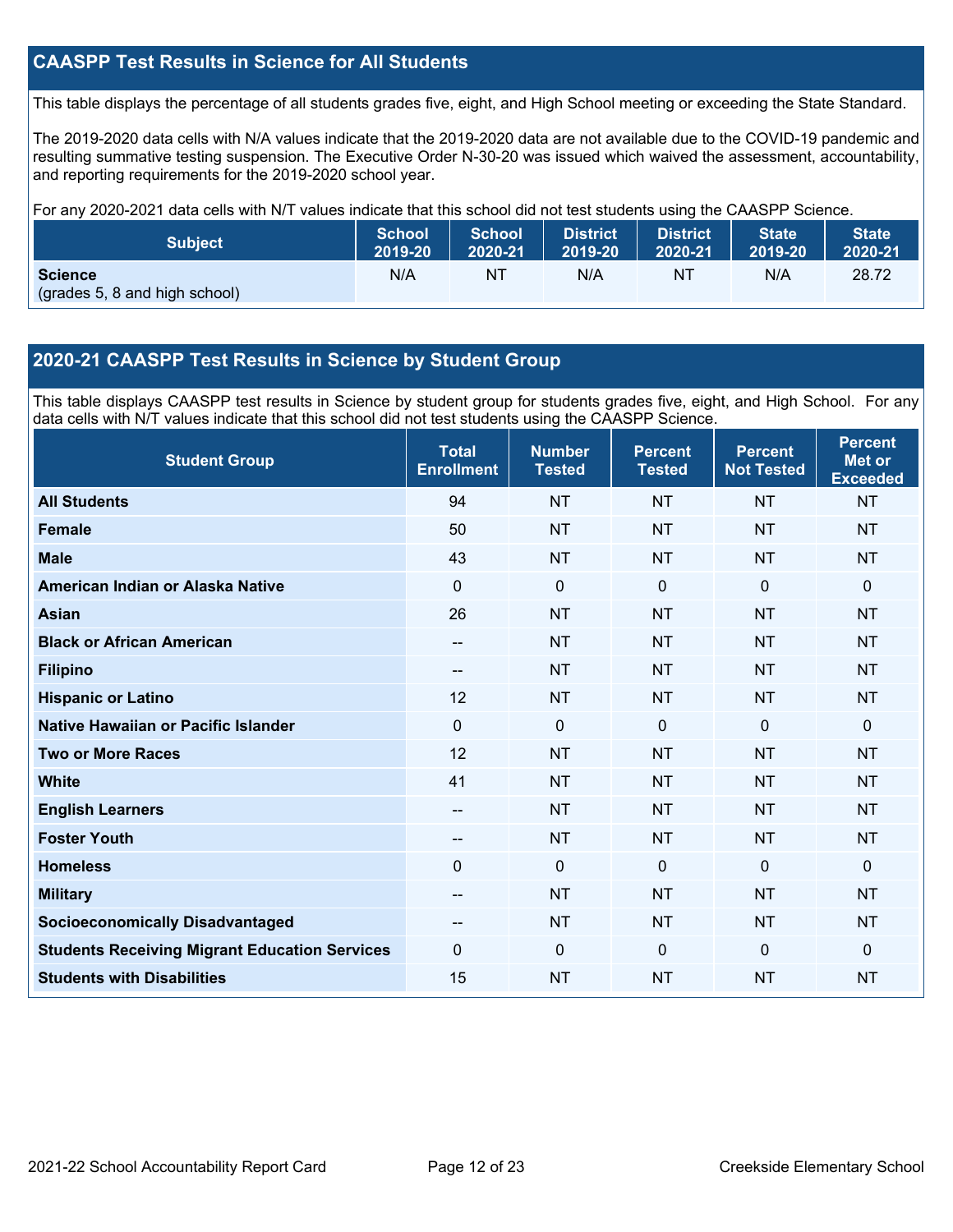## **B. Pupil Outcomes State Priority: Other Pupil Outcomes**

The SARC provides the following information relevant to the State priority: Other Pupil Outcomes (Priority 8): Pupil outcomes in the subject area of physical education.

## **2020-21 California Physical Fitness Test Results**

Due to the COVID-19 crisis, the Physical Fitness Test was suspended during the 2020-2021 school year and therefore no data are reported and each cell in this table is populated with "N/A."

| <b>Grade Level</b> | <b>Four of Six Fitness Standards</b> | Five of Six Fitness Standards   Six of Six Fitness Standards | Percentage of Students Meeting   Percentage of Students Meeting   Percentage of Students Meeting |
|--------------------|--------------------------------------|--------------------------------------------------------------|--------------------------------------------------------------------------------------------------|
| Grade 5            | N/A                                  | N/A                                                          | N/A                                                                                              |
| Grade 7            | N/A                                  | N/A                                                          | N/A                                                                                              |
| Grade 9            | N/A                                  | N/A                                                          | N/A                                                                                              |

## **C. Engagement State Priority: Parental Involvement**

The SARC provides the following information relevant to the State priority: Parental Involvement (Priority 3): Efforts the school district makes to seek parent input in making decisions regarding the school district and at each school site.

### **2021-22 Opportunities for Parental Involvement**

Creekside recognizes the importance of the partnership between home and school and remains committed to providing a learning community and valuing all stakeholders. This school year because of safety protocols, parent volunteers have not been allowed on campus. We offer many opportunities for parents to continue to be involved in their child's education. Parents have been included in the improvement process and serve in an advisory capacity on committees. In addition to classroom support when permissible, parent volunteers work in a variety of areas: the volunteer workroom, Arts Attack program, triannual Read-In Nights, family reading time, book fairs, carnival, haunted house, spelling bee, Biz Town, Junior Achievement, We the People Jeopardy, science fair, Dinner and Auction, Fun Run, field trips, and mentor reading programs.

The PTA maintains a volunteer database and posts/emails volunteer opportunities to parents who indicated that they want to volunteer. Parents are also welcome to contact the office and teachers directly to inquire about volunteering. Our parent involvement is a signature practice that earned Creekside the California Distinguished Schools, National Blue Ribbon, and National PTA School of Excellence awards. We hold a new family orientation meeting a few days before school to introduce parents to the PTA and CEF presidents and explain how they can be involved at school. Our CEF and PTA board members wear shirts that identify them as board members at school events to make it easy for new families to meet our parent leaders. Our PTA also holds a Room Parent training each fall to help parents feel comfortable about volunteering and to set up a support network for their success.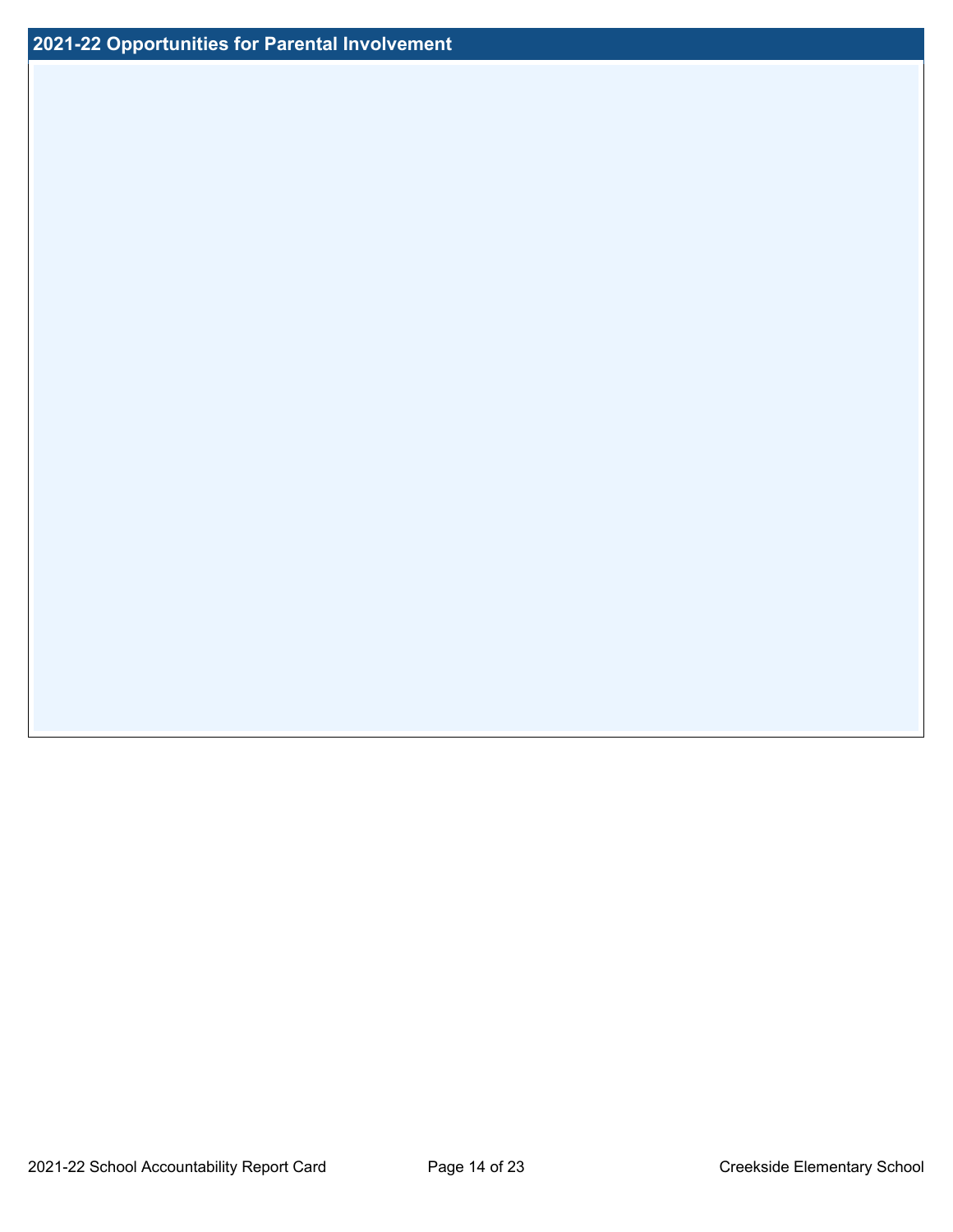## **2020-21 Chronic Absenteeism by Student Group**

| <b>Student Group</b>                                 | <b>Cumulative</b><br><b>Enrollment</b> | <b>Chronic</b><br><b>Absenteeism</b><br><b>Eligible Enrollment</b> | <b>Chronic</b><br><b>Absenteeism</b><br><b>Count</b> | <b>Chronic</b><br><b>Absenteeism</b><br><b>Rate</b> |
|------------------------------------------------------|----------------------------------------|--------------------------------------------------------------------|------------------------------------------------------|-----------------------------------------------------|
| <b>All Students</b>                                  | 551                                    | 544                                                                | 19                                                   | 3.5                                                 |
| <b>Female</b>                                        | 293                                    | 289                                                                | 10                                                   | 3.5                                                 |
| <b>Male</b>                                          | 257                                    | 254                                                                | 9                                                    | 3.5                                                 |
| American Indian or Alaska Native                     | $\Omega$                               | $\Omega$                                                           | $\mathbf{0}$                                         | 0.0                                                 |
| <b>Asian</b>                                         | 151                                    | 149                                                                | $\overline{2}$                                       | 1.3                                                 |
| <b>Black or African American</b>                     | 3                                      | 3                                                                  | 1                                                    | 33.3                                                |
| <b>Filipino</b>                                      | 28                                     | 28                                                                 | $\mathbf{0}$                                         | 0.0                                                 |
| <b>Hispanic or Latino</b>                            | 78                                     | 77                                                                 | 4                                                    | 5.2                                                 |
| <b>Native Hawaiian or Pacific Islander</b>           | 1                                      | 1                                                                  | $\mathbf{0}$                                         | 0.0                                                 |
| <b>Two or More Races</b>                             | 46                                     | 44                                                                 | 3                                                    | 6.8                                                 |
| <b>White</b>                                         | 244                                    | 242                                                                | 9                                                    | 3.7                                                 |
| <b>English Learners</b>                              | 62                                     | 61                                                                 | 5                                                    | 8.2                                                 |
| <b>Foster Youth</b>                                  | $\overline{2}$                         | $\overline{2}$                                                     | $\mathbf{0}$                                         | 0.0                                                 |
| <b>Homeless</b>                                      | 14                                     | 14                                                                 | 1                                                    | 7.1                                                 |
| <b>Socioeconomically Disadvantaged</b>               | 66                                     | 65                                                                 | 9                                                    | 13.8                                                |
| <b>Students Receiving Migrant Education Services</b> | $\mathbf{0}$                           | $\Omega$                                                           | $\Omega$                                             | 0.0                                                 |
| <b>Students with Disabilities</b>                    | 102                                    | 102                                                                | 10                                                   | 9.8                                                 |

## **C. Engagement State Priority: School Climate**

The SARC provides the following information relevant to the State priority: School Climate (Priority 6):

- Pupil suspension rates;
- Pupil expulsion rates; and
- Other local measures on the sense of safety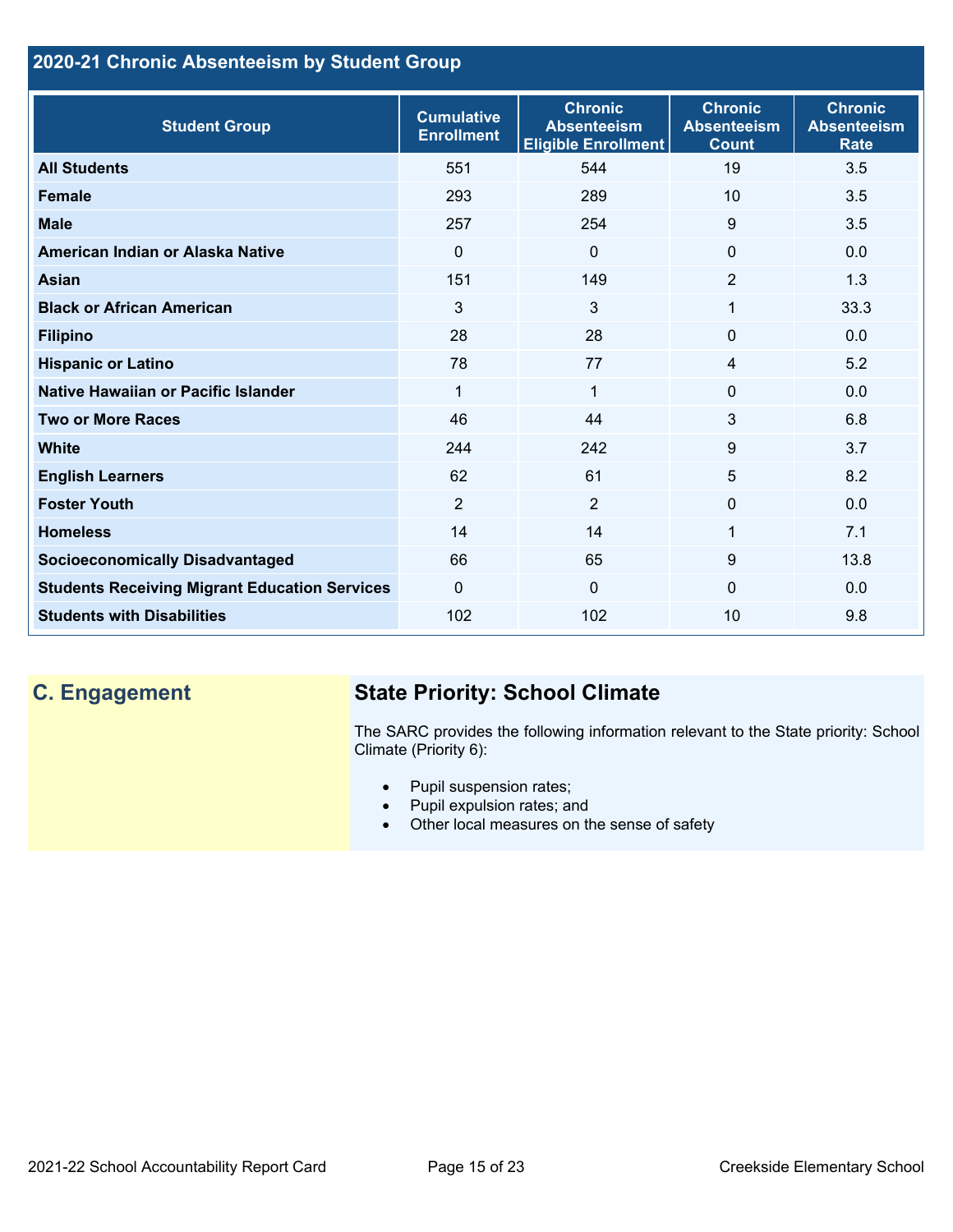## **Suspensions and Expulsions**

This table displays suspensions and expulsions data collected between July through June, each full school year respectively. Data collected during the 2020-21 school year may not be comparable to earlier years of this collection due to differences in learning mode instruction in response to the COVID-19 pandemic.

| <b>Subject</b>     | <b>School</b><br>2018-19 | <b>School</b><br>2020-21 | <b>District</b><br>2018-19 | <b>District</b><br>2020-21 | <b>State</b><br>2018-19 | <b>State</b><br>2020-21 |
|--------------------|--------------------------|--------------------------|----------------------------|----------------------------|-------------------------|-------------------------|
| <b>Suspensions</b> | 0.34                     | 0.00                     | 1.43                       | 0.18                       | 3.47                    | 0.20                    |
| <b>Expulsions</b>  | 0.00                     | 0.00                     | 0.07                       | 0.00                       | 0.08                    | 0.00                    |

This table displays suspensions and expulsions data collected between July through February, partial school year due to the COVID-19 pandemic. The 2019-2020 suspensions and expulsions rate data are not comparable to other year data because the 2019-2020 school year is a partial school year due to the COVID-19 crisis. As such, it would be inappropriate to make any comparisons in rates of suspensions and expulsions in the 2019-2020 school year compared to other school years.

| <b>Subject</b>     | <b>School</b><br>2019-20 | <b>District</b><br>2019-20 | <b>State</b><br>2019-20 |
|--------------------|--------------------------|----------------------------|-------------------------|
| <b>Suspensions</b> | 0.35                     | 1.02                       | 2.45                    |
| <b>Expulsions</b>  | 0.00                     | 0.05                       | 0.05                    |

## **2020-21 Suspensions and Expulsions by Student Group**

| <b>Student Group</b>                                 | <b>Suspensions Rate</b> | <b>Expulsions Rate</b> |
|------------------------------------------------------|-------------------------|------------------------|
| <b>All Students</b>                                  | 0.00                    | 0.00                   |
| <b>Female</b>                                        | 0.00                    | 0.00                   |
| <b>Male</b>                                          | 0.00                    | 0.00                   |
| American Indian or Alaska Native                     | 0.00                    | 0.00                   |
| Asian                                                | 0.00                    | 0.00                   |
| <b>Black or African American</b>                     | 0.00                    | 0.00                   |
| <b>Filipino</b>                                      | 0.00                    | 0.00                   |
| <b>Hispanic or Latino</b>                            | 0.00                    | 0.00                   |
| Native Hawaiian or Pacific Islander                  | 0.00                    | 0.00                   |
| <b>Two or More Races</b>                             | 0.00                    | 0.00                   |
| <b>White</b>                                         | 0.00                    | 0.00                   |
| <b>English Learners</b>                              | 0.00                    | 0.00                   |
| <b>Foster Youth</b>                                  | 0.00                    | 0.00                   |
| <b>Homeless</b>                                      | 0.00                    | 0.00                   |
| <b>Socioeconomically Disadvantaged</b>               | 0.00                    | 0.00                   |
| <b>Students Receiving Migrant Education Services</b> | 0.00                    | 0.00                   |
| <b>Students with Disabilities</b>                    | 0.00                    | 0.00                   |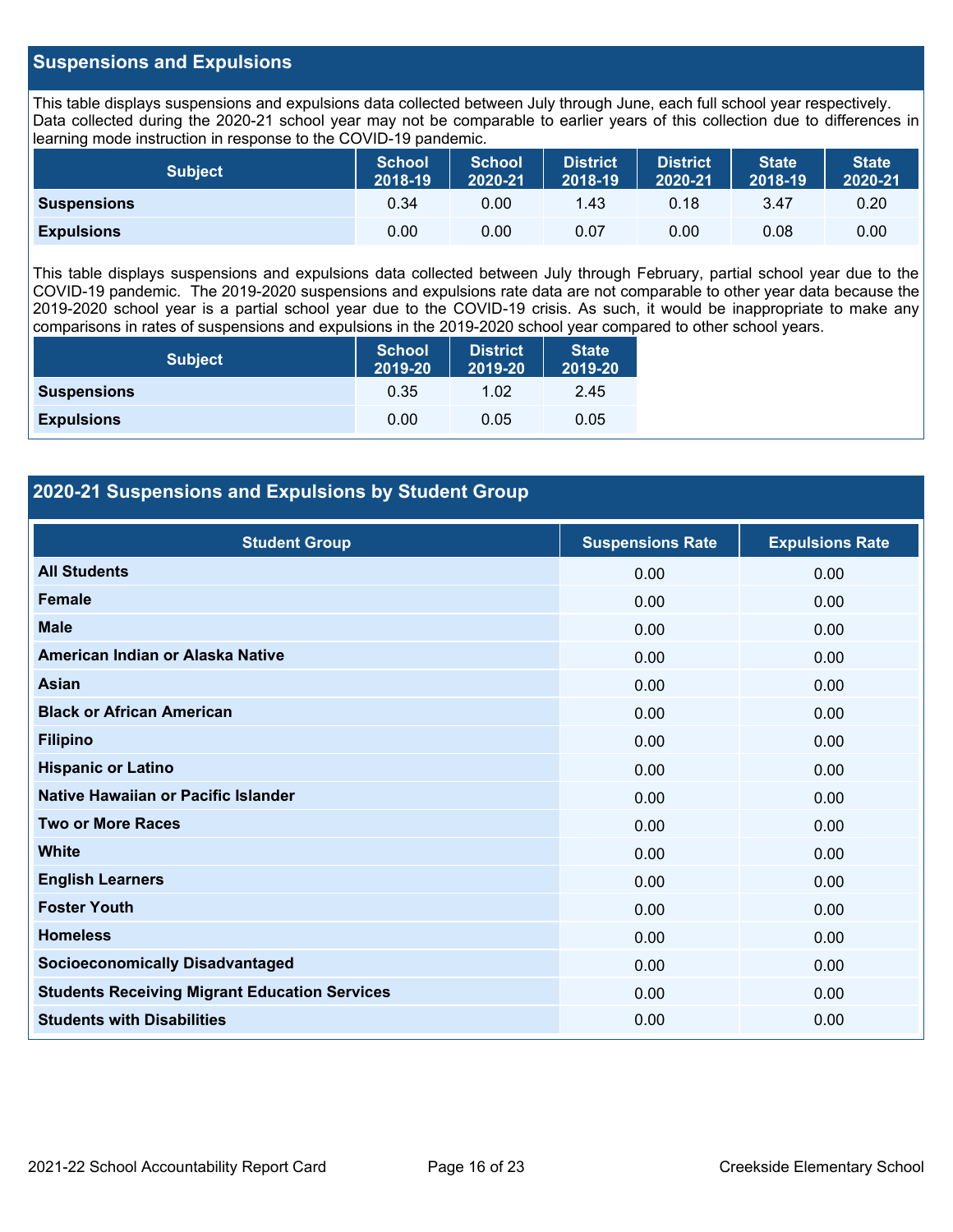### **2021-22 School Safety Plan**

Creekside places a strong emphasis on safety for students and staff. Our comprehensive safety plan is reviewed in March, August, and October each year and staff are kept up-to-date on new protocol. Over the years we have worked with our School Resource Officer, City of San Diego traffic department, and the District transportation department to refine our parking lot rules and to review safe driving practices on adjacent roads. We plan a week long "Spotlight on Parking Lot" each year to really focus on all the safety rules and to involve students through our Prepare for Departure message to reduce time at the curb. Our comprehensive safety plan includes the addition of wait lines along our curbs to keep students far enough back for maximum safety. Our site safety plan also includes supports for students who are new to Creekside: buddies, game time to meet new friends, orientation in August, and Sanford Harmony, a campus social emotional learning campaign to promote empathy and inclusion in the classroom, and at lunch tables and playground games.

Our school continues to lock all doors and gates during the school day. This year we are not allowing many visitors or volunteers, but in typical years, visitors and families are required to enter through the front office where they log into a computer visitor system, which prints a name tag, logs their time and also documents volunteer hours. School staff wear ID badges every day. Our custodians monitor the back gate off the field before and after school during peak arrival and departure times.

Annual training procedures and drills for earthquakes, fire, and bus evacuation are held. Last year we added a new Options Based Response training for intruders. Maintenance staff work with a scheduled preventive program to offset costly repairs whenever possible. Extended Student Services is available to students for before and after-school childcare.

**D. Other SARC Information Information Required in the SARC**

The information in this section is required to be in the SARC but is not included in the state priorities for LCFF.

### **2018-19 Elementary Average Class Size and Class Size Distribution**

This table displays the 2018-19 average class size and class size distribution. The columns titled "Number of Classes" indicates how many classes fall into each size category (a range of total students per class). The "Other" category is for multigrade level classes.

| <b>Grade Level</b> | <b>Average</b><br><b>Class Size</b> | 1-20 Students | Number of Classes with   Number of Classes with   Number of Classes with<br>21-32 Students | 33+ Students |
|--------------------|-------------------------------------|---------------|--------------------------------------------------------------------------------------------|--------------|
| K                  | 22                                  |               |                                                                                            |              |
|                    | 24                                  |               | 3                                                                                          |              |
|                    | 26                                  |               |                                                                                            |              |
|                    | 25                                  |               |                                                                                            |              |
|                    | 32                                  |               |                                                                                            |              |
|                    | 46                                  |               |                                                                                            |              |
|                    |                                     |               |                                                                                            |              |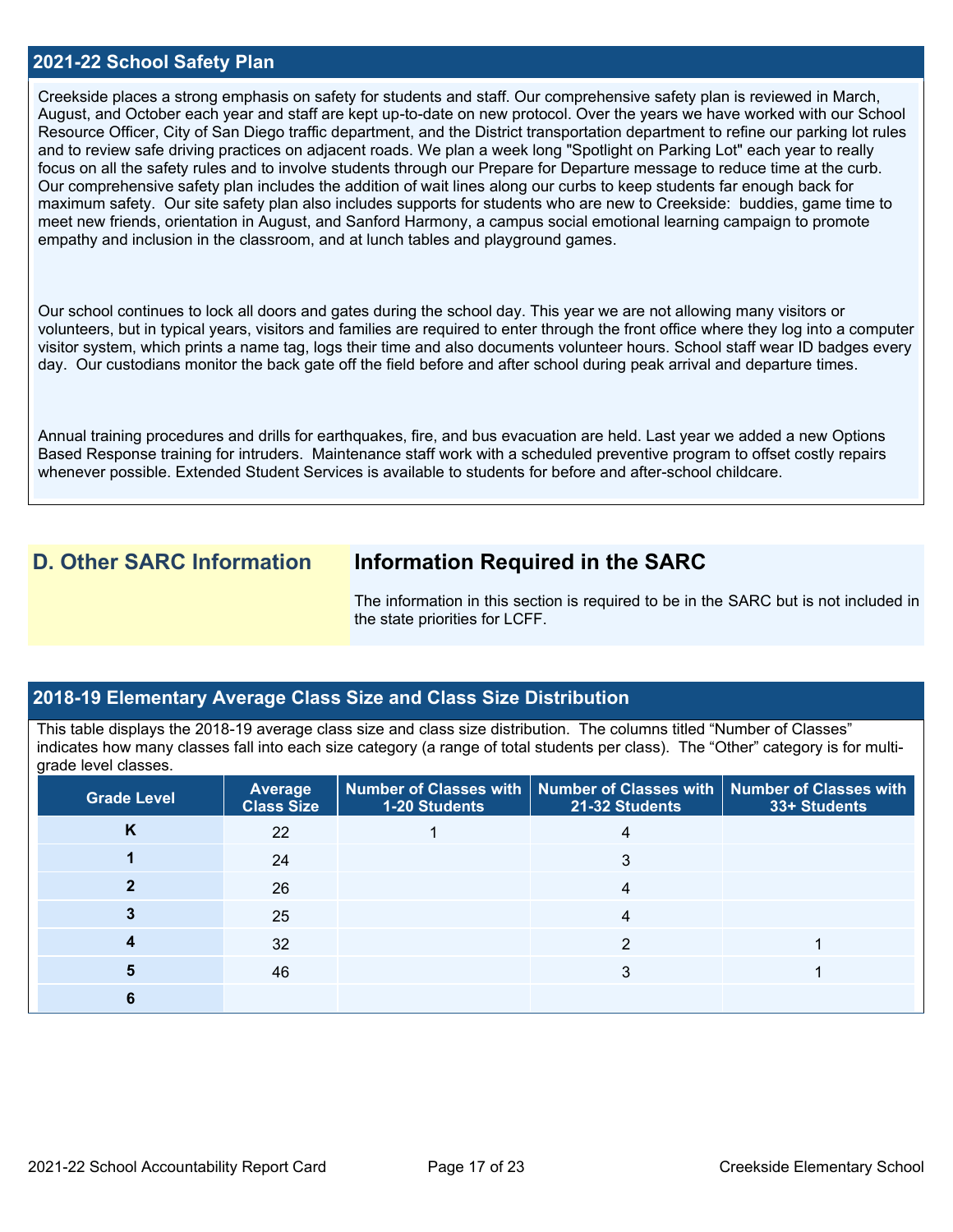## **2019-20 Elementary Average Class Size and Class Size Distribution**

This table displays the 2019-20 average class size and class size distribution. The columns titled "Number of Classes" indicates how many classes fall into each size category (a range of total students per class). The "Other" category is for multi-grade level classes.

| <b>Grade Level</b> | <b>Average</b><br><b>Class Size</b> | 1-20 Students | Number of Classes with   Number of Classes with  <br>21-32 Students | <b>Number of Classes with</b><br>33+ Students |
|--------------------|-------------------------------------|---------------|---------------------------------------------------------------------|-----------------------------------------------|
| K                  | 21                                  |               |                                                                     |                                               |
|                    | 26                                  |               | 3                                                                   |                                               |
|                    | 26                                  |               | 3                                                                   |                                               |
|                    | 26                                  |               | 3                                                                   |                                               |
|                    | 32                                  |               | 2                                                                   |                                               |
| 5                  | 32                                  |               | っ                                                                   |                                               |
| 6                  |                                     |               |                                                                     |                                               |
| <b>Other</b>       | 17                                  |               |                                                                     |                                               |

## **2020-21 Elementary Average Class Size and Class Size Distribution**

This table displays the 2020-21 average class size and class size distribution. The columns titled "Number of Classes" indicates how many classes fall into each size category (a range of total students per class). The "Other" category is for multi-grade level classes.

| <b>Grade Level</b> | Average<br><b>Class Size</b> | 1-20 Students | Number of Classes with   Number of Classes with   Number of Classes with<br>21-32 Students | 33+ Students |
|--------------------|------------------------------|---------------|--------------------------------------------------------------------------------------------|--------------|
| K                  | 22                           |               |                                                                                            |              |
|                    | 25                           |               | 3                                                                                          |              |
|                    | 24                           |               | 3                                                                                          |              |
|                    | 21                           | 3             |                                                                                            |              |
|                    | 31                           |               | 3                                                                                          |              |
| Ð                  | 45                           |               | っ                                                                                          |              |
| 6                  |                              |               |                                                                                            |              |
| <b>Other</b>       | 22                           |               |                                                                                            |              |

### **2020-21 Ratio of Pupils to Academic Counselor**

This table displays the ratio of pupils to Academic Counselor. One full time equivalent (FTE) equals one staff member working full time; one FTE could also represent two staff members who each work 50 percent of full time.

| <b>Title</b>                        | <b>Ratio</b> |
|-------------------------------------|--------------|
| <b>Pupils to Academic Counselor</b> | 1740         |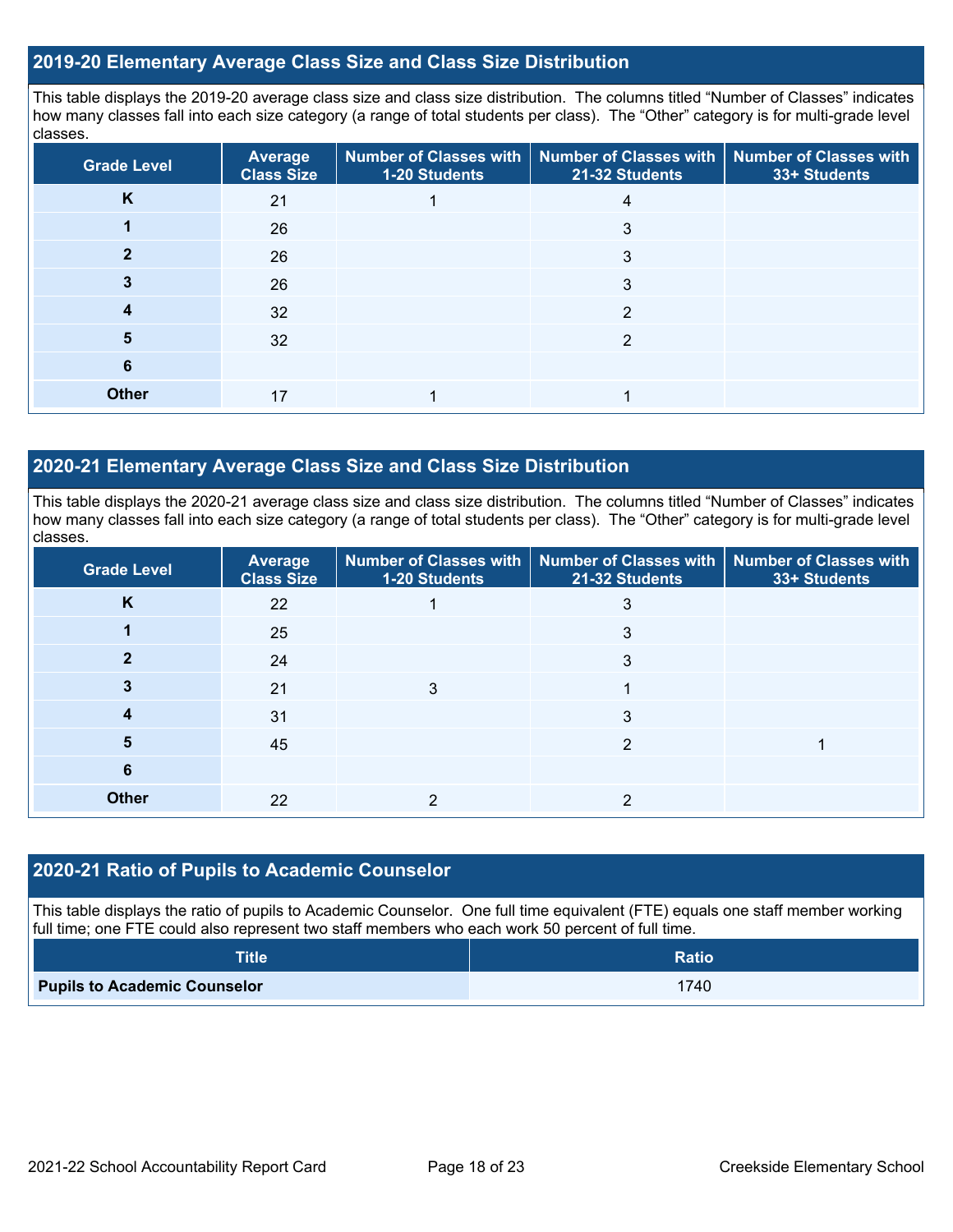## **2020-21 Student Support Services Staff**

This table displays the number of FTE support staff assigned to this school. One full time equivalent (FTE) equals one staff member working full time; one FTE could also represent two staff members who each work 50 percent of full time.

| <b>Title</b>                                                         | <b>Number of FTE Assigned to School</b> |
|----------------------------------------------------------------------|-----------------------------------------|
| <b>Counselor (Academic, Social/Behavioral or Career Development)</b> | 0.3                                     |
| Library Media Teacher (Librarian)                                    | $\mathbf{0}$                            |
| <b>Library Media Services Staff (Paraprofessional)</b>               | $\mathbf{0}$                            |
| <b>Psychologist</b>                                                  | 0.5                                     |
| <b>Social Worker</b>                                                 | $\mathbf{0}$                            |
| <b>Speech/Language/Hearing Specialist</b>                            | $\Omega$                                |
| <b>Resource Specialist (non-teaching)</b>                            | $\mathbf{0}$                            |
| <b>Other</b>                                                         | 0.6                                     |

## **2019-20 Expenditures Per Pupil and School Site Teacher Salaries**

This table displays the 2019-20 expenditures per pupil and average teach salary for this school. Cells with N/A values do not require data.

| Level                                                | <b>Total</b><br><b>Expenditures</b><br><b>Per Pupil</b> | <b>Expenditures</b><br><b>Per Pupil</b><br>(Restricted) | <b>Expenditures</b><br><b>Per Pupil</b><br>(Unrestricted) | Average<br><b>Teacher</b><br><b>Salary</b> |
|------------------------------------------------------|---------------------------------------------------------|---------------------------------------------------------|-----------------------------------------------------------|--------------------------------------------|
| <b>School Site</b>                                   | 7,537.20                                                | 1,426.60                                                | 6,110.60                                                  | 85,126.62                                  |
| <b>District</b>                                      | N/A                                                     | N/A                                                     | 7.997.43                                                  | \$84,123                                   |
| <b>Percent Difference - School Site and District</b> | N/A                                                     | N/A                                                     | $-26.7$                                                   | 1.2                                        |
| <b>State</b>                                         |                                                         |                                                         | \$8,444                                                   | \$84,665                                   |
| <b>Percent Difference - School Site and State</b>    | N/A                                                     | N/A                                                     | $-32.1$                                                   | 0.5                                        |

## **2020-21 Types of Services Funded**

The district's general fund includes monies for:

- 1. General operations—salaries, benefits, services, materials, and support to the general education
- 2. Special education—programs offering appropriate, individualized education to students with special needs
- 3. Supplemental grants used to increase or improve services to unduplicated pupils
- 4. Special projects/grants
- 5. Transportation
- 6. Facilities, Maintenance and operations
- 7. Expanded learning instruction and support to mitigate learning loss related to COVID-19
- 8. District administration

Each school in the district receives an instructional budget based on enrollment, programs, and on formulas set by the Board of Education policy, state law, agreements with employee bargaining units, and guidelines of outside funding agencies.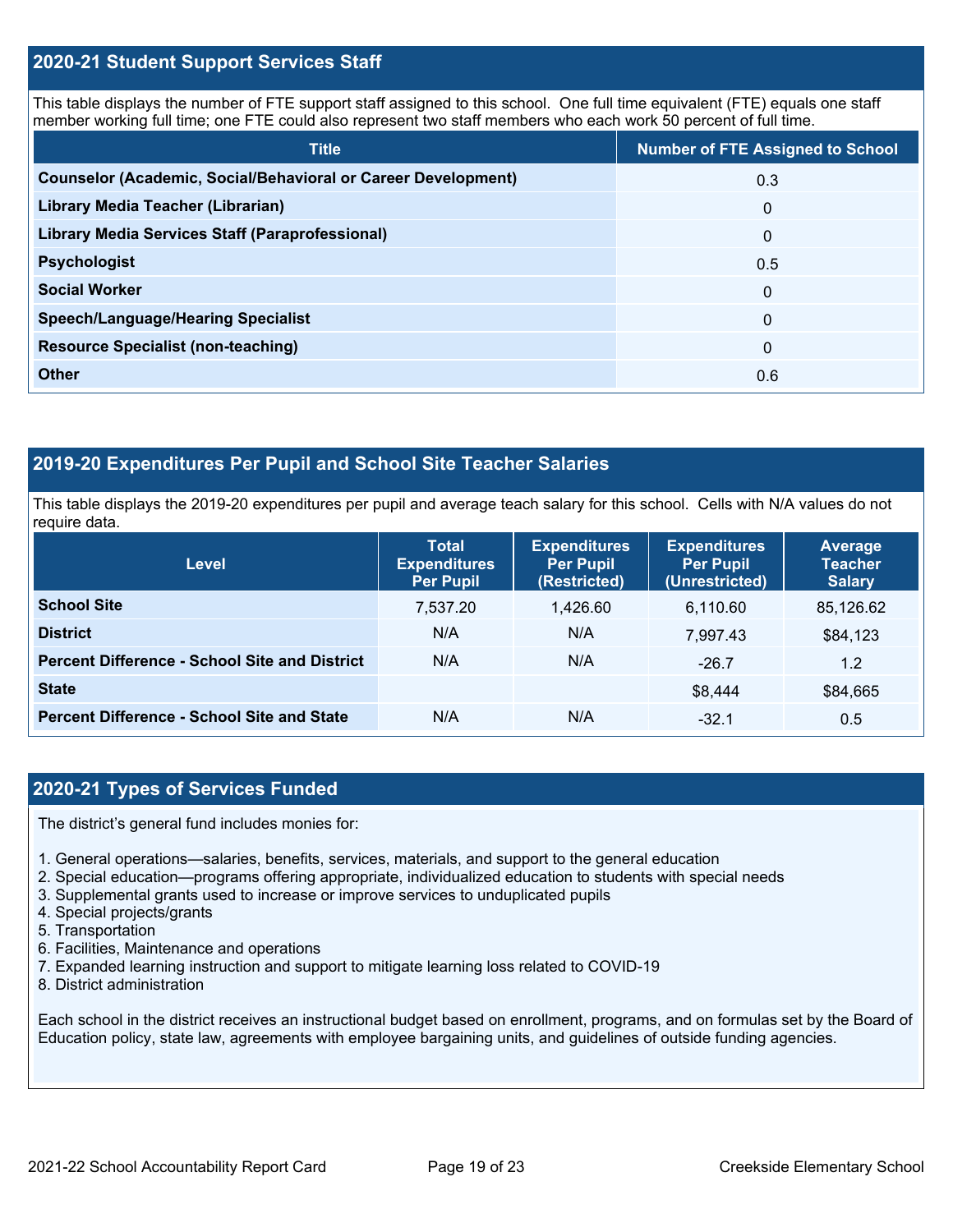## **2019-20 Teacher and Administrative Salaries**

This table displays the 2019-20 Teacher and Administrative salaries. For detailed information on salaries, see the CDE Certification Salaries & Benefits web page at [http://www.cde.ca.gov/ds/fd/cs/.](http://www.cde.ca.gov/ds/fd/cs/)

| Category                                             | <b>District</b><br><b>Amount</b> | <b>State Average</b><br>for Districts<br>in Same Category |
|------------------------------------------------------|----------------------------------|-----------------------------------------------------------|
| <b>Beginning Teacher Salary</b>                      | \$49,682                         | \$50,897                                                  |
| <b>Mid-Range Teacher Salary</b>                      | \$78,590                         | \$78,461                                                  |
| <b>Highest Teacher Salary</b>                        | \$107,628                        | \$104,322                                                 |
| <b>Average Principal Salary (Elementary)</b>         | \$140,850                        | \$131,863                                                 |
| <b>Average Principal Salary (Middle)</b>             | \$147,568                        | \$137,086                                                 |
| <b>Average Principal Salary (High)</b>               | \$160,950                        | \$151,143                                                 |
| <b>Superintendent Salary</b>                         | \$305,509                        | \$297,037                                                 |
| <b>Percent of Budget for Teacher Salaries</b>        | 35%                              | 32%                                                       |
| <b>Percent of Budget for Administrative Salaries</b> | 4%                               | 5%                                                        |

### **Professional Development**

Research supports the positive effects of professional development on increasing student learning. The teaching staff is afforded the opportunity to participate in District professional development. These TLC workshops are presented in a semester or year-long series and support a wide variety of professional development. These include the use of effective instructional strategies, implementing the use of computer technology in teaching and learning, critical thinking, writing and mathematics strategies, effective use of assessments, positive discipline in-services, and multicultural training.

The current focus of professional learning time is on the California State Standards. The school site provides 1-2 hours per month of additional site-directed professional development that is designed to encourage collaboration while delving deeper into the concepts of the district professional development. The great majority of professional development through the year is delivered on campus, but teams do attend conferences when topics match a site need. The district also provides an X-Ploration program with teacher-led STEAM and PE activities for students, which releases classroom teachers to collaborate by grade level 17 times per year for 1.5 hours each time.

Teachers and administrators are actively involved in professional development activities at the school, district, state, and national level. The Poway Professional Assistance Program (PPAP) provides support for new teachers. Teachers are encouraged to participate in the National Board Certification process and recognized by the Poway Unified School District when they earn NBCT status. Our site also has two Professional Learning Leaders (PLL) supported by the District. One PLL focuses on Response to Intervention; the other PLL has a focus on Educational Technology and supporting teachers implementing technology in their classroom.

Additionally, the district continually expands the use of digital resources, which offers flexibility in the types of professional development and allow teachers to self-direct their ongoing professional learning.

|  | This table displays the number of school days dedicated to staff development and continuous improvement. |  |
|--|----------------------------------------------------------------------------------------------------------|--|
|  |                                                                                                          |  |

| <b>Subiect</b> \                                                                |  |  |
|---------------------------------------------------------------------------------|--|--|
| Number of school days dedicated to Staff Development and Continuous Improvement |  |  |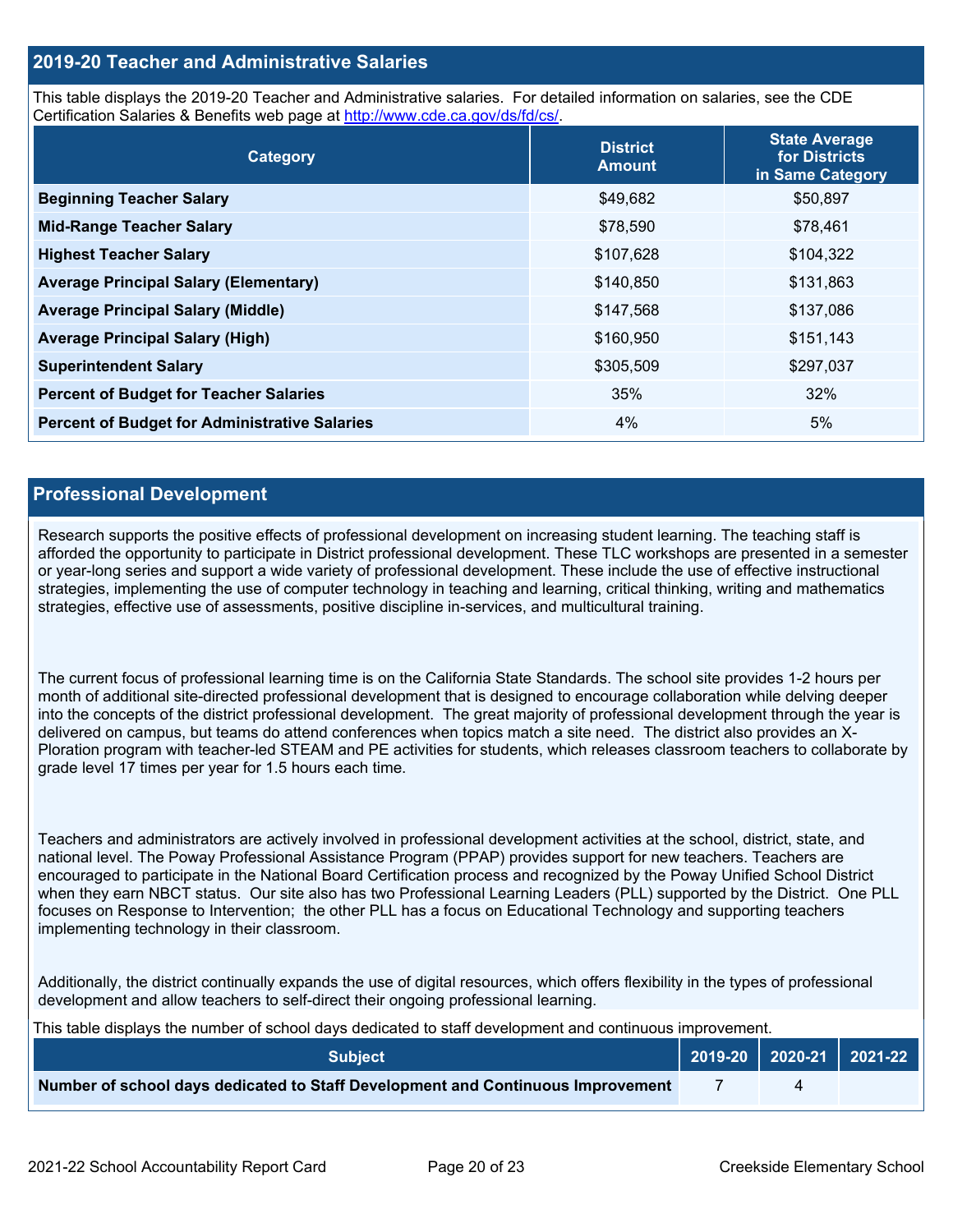# **Poway Unified**

# **2020-21 Local Accountability Report Card (LARC) Addendum**

## **Local Accountability Report Card (LARC) Addendum**

**2020-21 Local Accountability Report Card (LARC) Addendum Overview**



On July 14, 2021, the California State Board of Education (SBE) determined that the California Department of Education (CDE) will use the SARC as the mechanism to conduct a one-time data collection of the LEA-level aggregate test results of all school's local assessments administered during the 2020–2021 school year in order to meet the federal Every Students Succeeds Act (ESSA) reporting requirement for the Local Educational Agency Accountability Report Cards (LARCs).

Each local educational agency (LEA) is responsible for preparing and posting their annual LARC in accordance with the federal ESSA. As a courtesy, the CDE prepares and posts the LARCs on behalf of all LEAs.

Only for the 2020–2021 school year and the 2020–2021 LARCs, LEAs are required to report their aggregate local assessments test results at the LEA-level to the CDE by populating the tables below via the SARC. These data will be used to meet the LEAs' federal requirement for their LARCs. Note that it is the responsibility of the school and LEA to ensure that all student privacy and suppression rules are in place when reporting data in Tables 3 and 4 in the Addendum, as applicable.

The tables below are not part of the SBE approved 2020–2021 SARC template but rather are the mechanism by which these required data will be collected from LEAs.

For purposes of the LARC and the following tables, an LEA is defined as a school district, a county office of education, or a direct funded charter school.

| <b>2021-22 District Contact Information</b> |                          |  |  |  |
|---------------------------------------------|--------------------------|--|--|--|
| <b>District Name</b>                        | Poway Unified            |  |  |  |
| <b>Phone Number</b>                         | 858-521-2800             |  |  |  |
| Superintendent                              | Marian Kim-Phelps, Ed.D. |  |  |  |
| <b>Email Address</b>                        | cdonnelly@powayusd.com   |  |  |  |
| <b>District Website Address</b>             | www.powayusd.com         |  |  |  |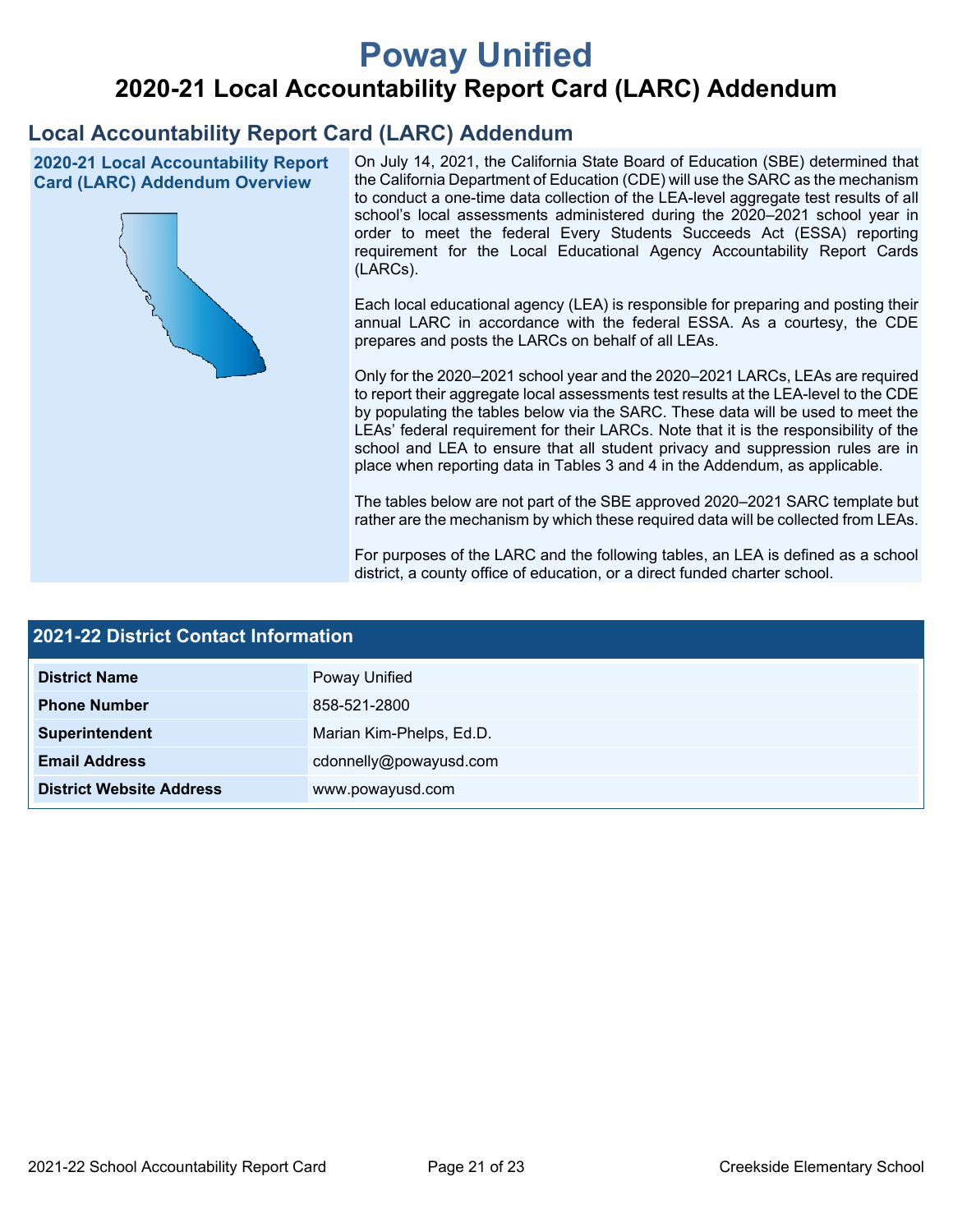## **2020-21 CAASPP Test Results in ELA by Student Group**

This table displays CAASPP test results in ELA by student group for students grades three through eight and grade eleven taking and completing a state-administered assessment. The CDE will populate this table for schools in cases where the school administered the CAASPP assessment. In cases where the school administered a local assessment instead of CAASPP, the CDE will populate this table with "NT" values, meaning this school did not test students using the CAASPP. See the local assessment(s) table for more information.

| <b>CAASPP</b><br><b>Student Groups</b>               | <b>CAASPP</b><br><b>Total</b><br><b>Enrollment</b> | <b>CAASPP</b><br><b>Number</b><br><b>Tested</b> | <b>CAASPP</b><br><b>Percent</b><br><b>Tested</b> | <b>CAASPP</b><br><b>Percent</b><br><b>Not Tested</b> | <b>CAASPP</b><br><b>Percent</b><br><b>Met or</b><br><b>Exceeded</b> |
|------------------------------------------------------|----------------------------------------------------|-------------------------------------------------|--------------------------------------------------|------------------------------------------------------|---------------------------------------------------------------------|
| <b>All Students</b>                                  | 18814                                              | 8                                               | 0.04                                             | 99.96                                                | $\qquad \qquad -$                                                   |
| <b>Female</b>                                        | 9036                                               | $\overline{2}$                                  | 0.02                                             | 99.98                                                | --                                                                  |
| <b>Male</b>                                          | 9760                                               | 6                                               | 0.06                                             | 99.94                                                | --                                                                  |
| American Indian or Alaska Native                     | 21                                                 | $\mathbf 0$                                     | $\qquad \qquad \blacksquare$                     | 100.00                                               | --                                                                  |
| <b>Asian</b>                                         | 4246                                               | $\overline{2}$                                  | 0.05                                             | 99.95                                                |                                                                     |
| <b>Black or African American</b>                     | 341                                                | 1                                               | 0.29                                             | 99.71                                                | --                                                                  |
| <b>Filipino</b>                                      | 910                                                | $\mathbf 0$                                     | 0.00                                             | 100.00                                               | --                                                                  |
| <b>Hispanic or Latino</b>                            | 3249                                               | 1                                               | 0.03                                             | 99.97                                                | --                                                                  |
| Native Hawaiian or Pacific Islander                  | 40                                                 | $\pmb{0}$                                       | 0.00                                             | 100.00                                               | --                                                                  |
| <b>Two or More Races</b>                             | 2363                                               | $\overline{2}$                                  | 0.08                                             | 99.92                                                |                                                                     |
| <b>White</b>                                         | 7644                                               | $\overline{2}$                                  | 0.03                                             | 99.97                                                | $\overline{\phantom{m}}$                                            |
| <b>English Learners</b>                              | 1258                                               | $\mathbf{1}$                                    | 0.08                                             | 99.92                                                |                                                                     |
| <b>Foster Youth</b>                                  |                                                    | $\qquad \qquad -$                               | --                                               | --                                                   | --                                                                  |
| <b>Homeless</b>                                      | 840                                                | $\mathbf 0$                                     | 0.00                                             | 100.00                                               | --                                                                  |
| <b>Military</b>                                      | 532                                                | $\pmb{0}$                                       | 0.00                                             | 100.00                                               | --                                                                  |
| <b>Socioeconomically Disadvantaged</b>               | 2983                                               | $\mathbf{1}$                                    | 0.03                                             | 99.97                                                | $\overline{\phantom{m}}$                                            |
| <b>Students Receiving Migrant Education Services</b> |                                                    | --                                              |                                                  |                                                      | --                                                                  |
| <b>Students with Disabilities</b>                    | 2713                                               | 8                                               | 0.29                                             | 99.71                                                | --                                                                  |